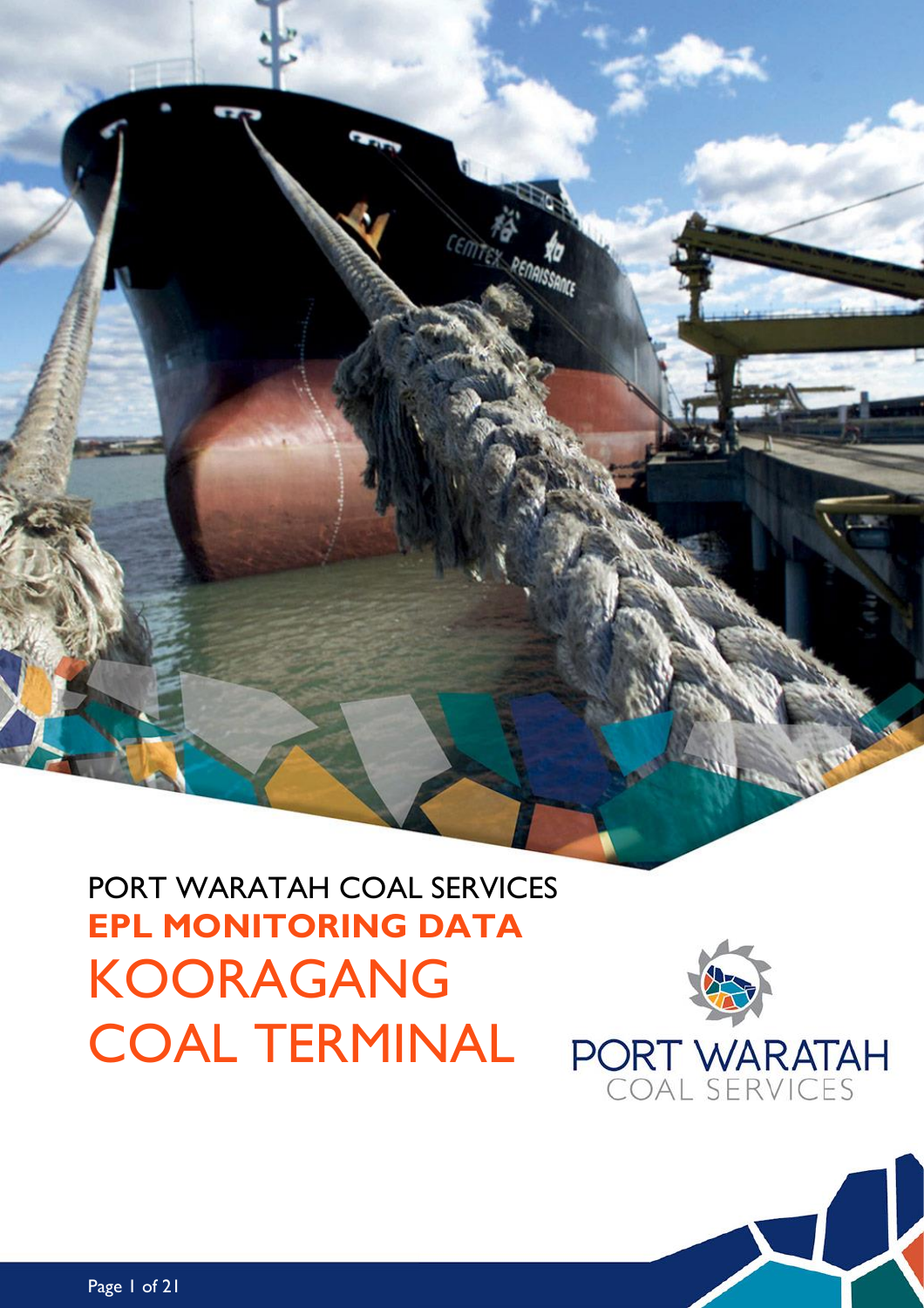EPL MONITORING DATA **KOORAGANG COAL TERMINAL** 



# **CONTENTS**

Page 2 of 21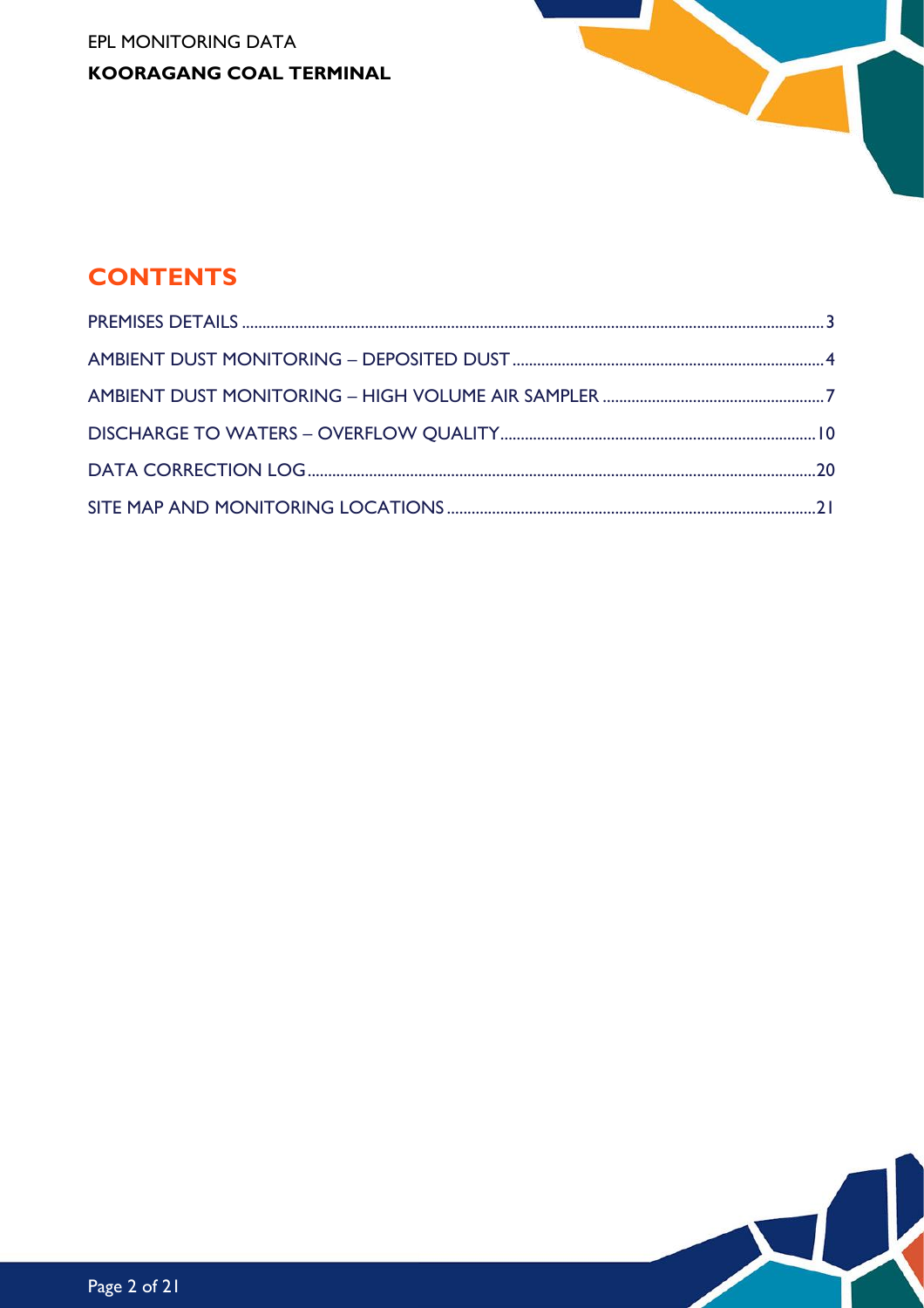EPL MONITORING DATA **KOORAGANG COAL TERMINAL**



# <span id="page-2-0"></span>PREMISES DETAILS

| <b>Environment Protection Licence Number:</b> | 1552                                      |
|-----------------------------------------------|-------------------------------------------|
| Licensee's Name:                              | <b>Port Waratah Coal Services Limited</b> |
| <b>Premises Name:</b>                         | Kooragang Coal Terminal                   |
| <b>Premises Address:</b>                      | <b>Curlew Street.</b>                     |
|                                               | Kooragang Island NSW 2304                 |
| <b>Link to POEO Public Register:</b>          | <b>Click Here</b>                         |
| Link to EPL 1552 on POEO Public Register:     | <b>Click Here</b>                         |
|                                               |                                           |

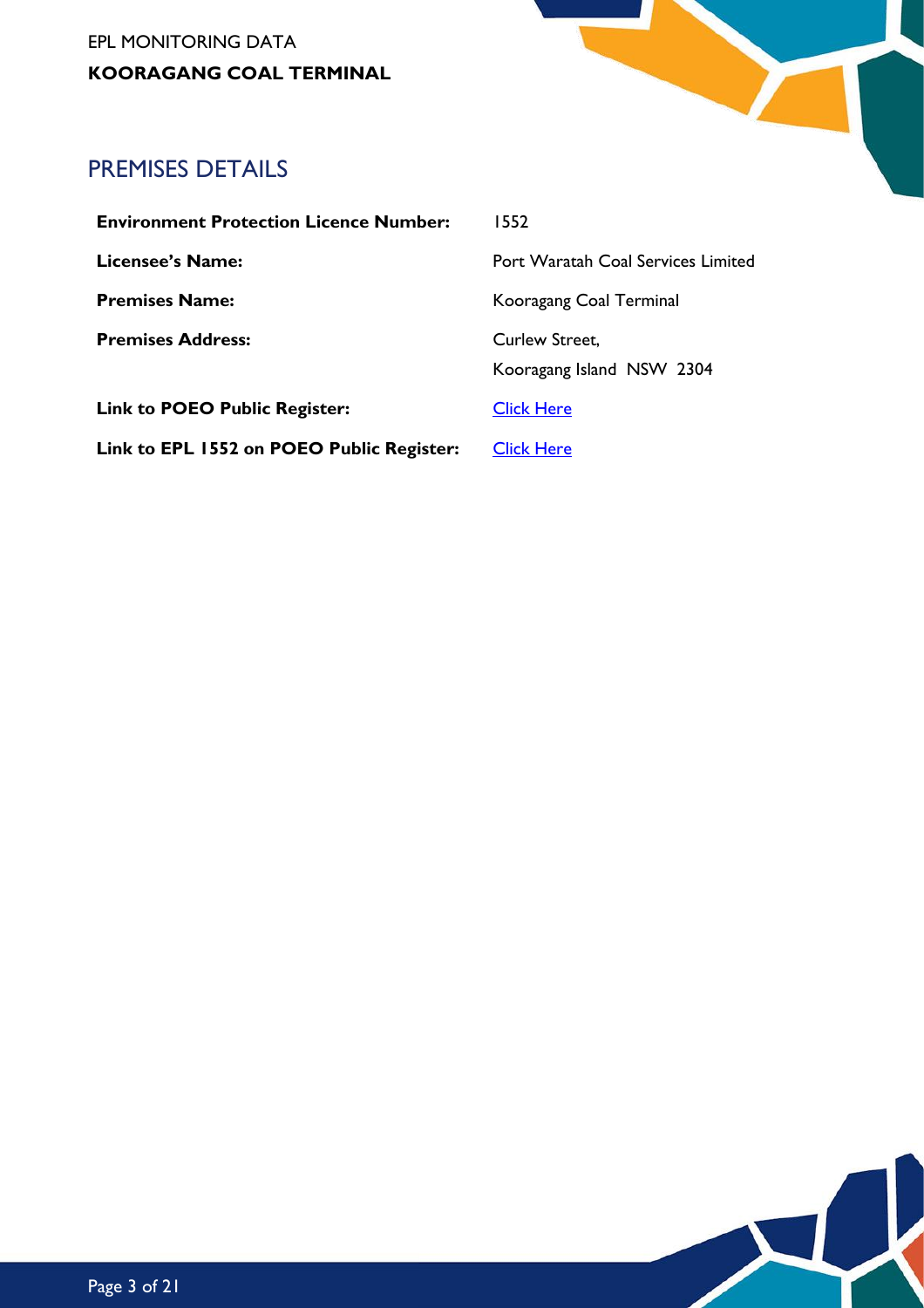

 $\blacktriangleright$ 

# AMBIENT DUST MONITORING – DEPOSITED DUST

Monitoring frequency for Deposited Dust Monitoring is monthly. **Note:** g/m²/month refers to 'grams per square metre per month'

On 22<sup>nd</sup> February 2016, the EPA approved an amendment to the Kooragang Coal Terminal Environment Protection Licence (EPL1552), removing the requirement for ambient air quality monitoring due to the commencement of the [Newcastle Local Air Quality Monitoring Network.](http://www.environment.nsw.gov.au/aqms/newcastlelocalmap.htm) Although Port Waratah is no longer obliged to publish ambient air quality data obtained after 22<sup>nd</sup> February 2016, for historical continuity and transparency of data for the public, ambient air quality data for the locations previously listed in EPL1552 will continue to be published.

|                     |                   |                    |                                        | <b>Sample Period</b>    | <b>Jan 2018</b> | Feb 2018  | Mar 2018  | Apr 2018  | <b>May 2018</b> | <b>Jun 2018</b> | <b>Jul 2018</b>  | Aug 2018  | Sep 2018   | <b>Oct 2018</b>                  | Nov 2018              | Dec 2018   |
|---------------------|-------------------|--------------------|----------------------------------------|-------------------------|-----------------|-----------|-----------|-----------|-----------------|-----------------|------------------|-----------|------------|----------------------------------|-----------------------|------------|
|                     |                   |                    |                                        | Sample Date             | 29/1/2018       | 27/2/2018 | 27/3/2018 | 27/4/2018 | 29/5/2018       | 28/6/2018       | 27/7/2018        | 28/8/2018 | 27/9/2018  |                                  | 29/10/2018 29/11/2018 | 28/12/2018 |
| Date Data Obtained  |                   |                    |                                        |                         | 12/2/2018       | 15/3/2018 | 13/4/2018 | 15/5/2018 | 15/6/2018       | 16/7/2018       | 14/8/2018        | 14/9/2018 | 12/10/2018 |                                  | 12/11/2018 13/12/2018 | 31/12/2018 |
| Date Data Published |                   |                    |                                        |                         | 22/2/2018       | 20/3/2018 | 19/4/2018 | 18/5/2018 | 22/6/2018       | 23/7/2018       | 21/8/2018        | 18/9/2018 |            | 22/10/2018 26/11/2018 19/12/2018 |                       | 12/02/2019 |
| EPA ID<br>Number    | <b>PWCS</b><br>ID | Location           | Analyte/Pollutant                      | Unit of<br>Measure      |                 |           |           |           |                 |                 |                  |           |            |                                  |                       |            |
|                     |                   | Combustible Matter | $g/m^2/m$ onth                         | 0.3                     | 0.4             | 0.6       | 0.6       | 0.4       | 0.2             | 0.1             | 0.4              | 0.2       | 0.5        | 0.6                              | 0.4                   |            |
| N/A                 | DDG-KI            | Stockton           | Ash                                    | $g/m^2/m$ onth          | 0.4             | 0.5       | 0.6       | 0.4       | 0.2             | 0.2             | 0.3              | 0.5       | 0.3        | 0.3                              | 0.3                   | 0.8        |
|                     |                   | Centre             | Total Insoluble Solids<br>(Total Dust) | g/m <sup>2</sup> /month | 0.7             | 0.9       | 1.2       | 1.0       | 0.6             | 0.4             | 0.4              | 0.9       | 0.5        | 0.8                              | 0.9                   | 1.2        |
|                     |                   |                    | <b>Combustible Matter</b>              | $g/m^2/m$ onth          | 0.4             | 0.4       | 0.7       | 0.5       | 0.4             | 0.5             | 2.0              | 0.6       | 2.9        | $\vert . \vert$                  | 0.5                   | 2.1        |
| N/A                 | DDG-K8            | Fern Bay           | Ash                                    | $g/m^2/m$ onth          | 0.4             | 0.5       | 0.8       | 0.4       | 0.4             | 0.5             | 2.5              | 0.9       | 28.5       | 2.2                              | 0.8                   | 4.6        |
|                     |                   |                    | Total Insoluble Solids<br>(Total Dust) | g/m <sup>2</sup> /month | 0.8             | 0.9       | 1.5       | 0.9       | 0.8             | 0.1             | 4.5 <sup>A</sup> | 1.5       | $31.4^B$   | 3.3                              | 1.3                   | 6.7        |

<span id="page-3-0"></span>

|                         |                   |          |                                        | <b>Sample Period</b>      | <b>Jan 2019</b> | Feb 2019         | Mar 2019   |            | Apr 2019   May 2019   | <b>Jun 2019</b> | <b>July 2019</b> | Aug 2019        | Sep 2019                         | <b>Oct 2019</b> | Nov 2019         | Dec 2019         |
|-------------------------|-------------------|----------|----------------------------------------|---------------------------|-----------------|------------------|------------|------------|-----------------------|-----------------|------------------|-----------------|----------------------------------|-----------------|------------------|------------------|
|                         |                   |          |                                        | <b>Sample Date</b>        | 29/1/2019       | 27/2/2019        | 28/3/2019  | 29/04/2019 | 29/05/2019 27/06/2019 |                 |                  |                 | 29/07/2019 29/08/2019 27/09/2019 | 30/10/2019      | 28/11/2019       | 30/12/2019       |
|                         |                   |          |                                        | <b>Date Data Obtained</b> | 15/2/2019       | 14/3/2019        | 12/4/2019  | 13/05/2019 | 13/06/2019            | 12/07/2019      | 13/08/2019       | 13/09/2019      | 16/10/2019                       | 26/11/2019      | 17/12/2019       | 17/01/2020       |
| Date Data Published     |                   |          |                                        | 20/2/2019                 | 26/3/2019       | 16/4/2019        | 14/05/2019 |            | 18/06/2019 17/07/2019 | 15/08/2019      | 19/09/2019       |                 | 18/10/2019 26/11/2019 20/12/2019 |                 | 30/01/2020       |                  |
| EPA ID<br><b>Number</b> | <b>PWCS</b><br>ID | Location | Analyte/Pollutant                      | Unit of<br>Measure        |                 |                  |            |            |                       |                 |                  |                 |                                  |                 |                  |                  |
|                         |                   |          | Combustible Matter                     | $g/m^2/m$ onth            | 0.4             | 0.7              | 0.4        | 0.1        | 0.4                   | 0.5             | 0.2              | 0.4             | 0.5                              | 0.4             | 0.9              | $\mathsf{I}$ .4  |
| N/A                     | DDG-KI            | Stockton | Ash                                    | $g/m^2$ /month            | 0.6             | .5               | L.3        | 0.4        | 0.2                   | 0.5             | 0.2              | 0.5             | 0.7                              | 0.9             | 2.2              | $\overline{1.8}$ |
|                         |                   | Centre   | Total Insoluble Solids<br>(Total Dust) | g/m <sup>2</sup> /month   | 0.1             | 2.2              | 1.7        | 0.5        | 0.6                   | 0. ا            | 0.4              | 0.9             | $\overline{2}$                   | 1.3             | 3.1              | 3.2              |
|                         |                   |          | Combustible Matter                     | $g/m^2/m$ onth            | 0.4             | 0.7              | 0.4        | 0.3        | 0.6                   | 0.6             | 0.4              | 0.8             | 0.5                              | 0.5             | 0.8              | 0.5              |
|                         | DDG-K8            | Fern Bay | Ash                                    | $g/m^2/m$ onth            | .4              | $\overline{1.2}$ | 0.1        | 0.5        | 0.4                   | 0.8             | 0.4              | 0.6             | 0.1                              | 0.1             | $\vert .9 \vert$ | 1.2              |
| N/A                     |                   |          | Total Insoluble Solids<br>(Total Dust) | g/m <sup>2</sup> /month   | 8.،             | 9. ا             | 4. ا       | 0.8        | $\overline{0}$ .      | l.4             | 0.8              | $\mathsf{I}$ .4 | ۱.5                              | 1.5             | 2.7              | 1.7              |

<sup>&</sup>lt;sup>A</sup> July 2018 result for DDG-K8 contained a large proportion of sand<br><sup>B</sup> September 2018 result for DDG-K8 contained a significant volume of sand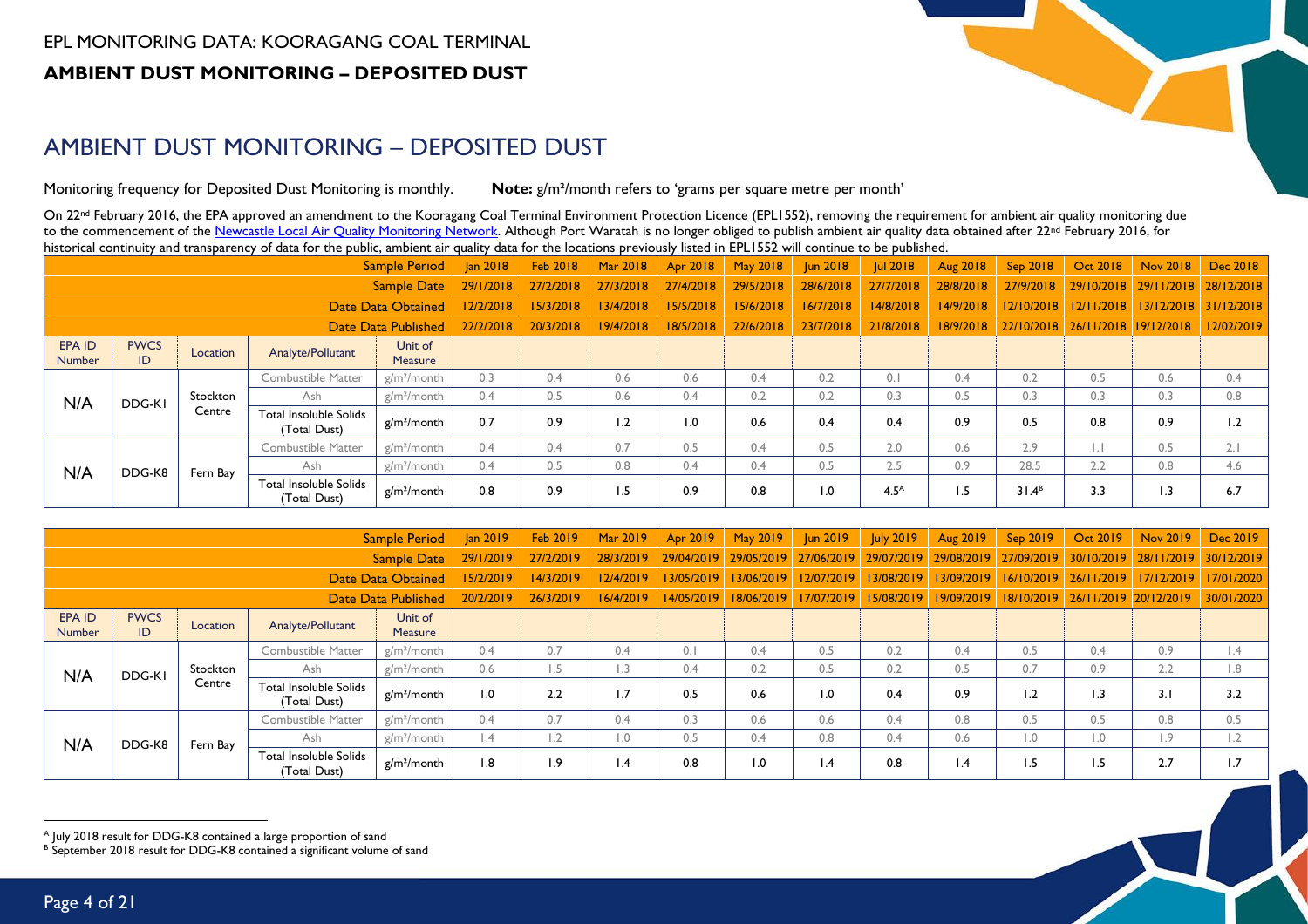## EPL MONITORING DATA: KOORAGANG COAL TERMINAL **AMBIENT DUST MONITORING – DEPOSITED DUST**

|                            |                   |          |                                        | <b>Sample Period</b>      | <b>Jan 2019</b> | <b>Feb 2019</b>  | Mar 2019  | Apr 2019   | May 2019                         | un 2019               | <b>July 2019</b>      | Aug 2019        | Sep 2019   | Oct 2019    Nov 2019             |                       | Dec 2019         |
|----------------------------|-------------------|----------|----------------------------------------|---------------------------|-----------------|------------------|-----------|------------|----------------------------------|-----------------------|-----------------------|-----------------|------------|----------------------------------|-----------------------|------------------|
|                            |                   |          |                                        | <b>Sample Date</b>        | 29/1/2019       | 27/2/2019        | 28/3/2019 |            | 29/04/2019 29/05/2019 27/06/2019 |                       | 29/07/2019 29/08/2019 |                 | 27/09/2019 |                                  | 30/10/2019 28/11/2019 | 30/12/2019       |
|                            |                   |          |                                        | <b>Date Data Obtained</b> | 15/2/2019       | 14/3/2019        | 12/4/2019 |            | 13/05/2019 13/06/2019            | 12/07/2019            | 13/08/2019            | 13/09/2019      | 16/10/2019 |                                  | 26/11/2019 17/12/2019 | 17/01/2020       |
| <b>Date Data Published</b> |                   |          |                                        |                           | 20/2/2019       | 26/3/2019        | 16/4/2019 | 14/05/2019 |                                  | 18/06/2019 17/07/2019 | 15/08/2019            | 19/09/2019      |            | 18/10/2019 26/11/2019 20/12/2019 |                       | 30/01/2020       |
| EPA ID<br><b>Number</b>    | <b>PWCS</b><br>ID | Location | Analyte/Pollutant                      | Unit of<br>Measure        |                 |                  |           |            |                                  |                       |                       |                 |            |                                  |                       |                  |
|                            |                   |          | Combustible Matter                     | $g/m^2/m$ onth            | 0.4             | 0.7              | 0.4       | 0.1        | 0.4                              | 0.5                   | 0.2                   | 0.4             | 0.5        | 0.4                              | 0.9                   | $\mathsf{I}$ .4  |
| N/A                        | DDG-KI            | Stockton | Ash                                    | $g/m^2/m$ onth            | 0.6             | 1.5              | L.3       | 0.4        | 0.2                              | 0.5                   | 0.2                   | 0.5             | 0.7        | 0.9                              | 2.2                   | $\overline{8}$ . |
|                            |                   | Centre   | Total Insoluble Solids<br>(Total Dust) | $g/m^2$ /month            | 0.1             | 2.2              | 1.7       | 0.5        | 0.6                              | 1.0                   | 0.4                   | 0.9             | 1.2        | 1.3                              | 3.1                   | 3.2              |
|                            |                   |          | Combustible Matter                     | $g/m^2/m$ onth            | 0.4             | 0.7              | 0.4       | 0.3        | 0.6                              | 0.6                   | 0.4                   | 0.8             | 0.5        | 0.5                              | 0.8                   | 0.5              |
|                            | DDG-K8            | Fern Bay | Ash                                    | $g/m^2/m$ onth            | $\overline{.4}$ | 1.2              | 0.1       | 0.5        | 0.4                              | 0.8                   | 0.4                   | 0.6             | 0.1        | $\overline{0}$ .                 | $\overline{1.9}$      | 1.2              |
| N/A                        |                   |          | Total Insoluble Solids<br>(Total Dust) | $g/m^2$ /month            | 1.8             | $\overline{1.9}$ | 1.4       | 0.8        | 1.0                              | $\mathsf{I}$ .4       | 0.8                   | $\mathsf{I}$ .4 | 1.5        | 1.5                              | 2.7                   | 1.7              |

|                         |                            |          |                                        | <b>Sample Period</b>      | <b>Jan 2020</b> | Feb 2020                         | Mar 2020 | Apr 2020 | May 2020                         | <b>Jun 2020</b> | <b>Jul 2020</b> | <b>Aug 2020</b>                                        | Sep 2020   | Oct 2020              | Nov 2020                         | Dec 2020   |
|-------------------------|----------------------------|----------|----------------------------------------|---------------------------|-----------------|----------------------------------|----------|----------|----------------------------------|-----------------|-----------------|--------------------------------------------------------|------------|-----------------------|----------------------------------|------------|
|                         |                            |          |                                        | <b>Sample Date</b>        |                 | 31/01/2020 29/02/2020 31/03/2020 |          |          |                                  |                 |                 | 29/04/2020 28/05/2020 29/06/2020 29/07/2020 28/08/2020 | 28/09/2020 |                       | 30/10/2020 30/11/2020 30/12/2020 |            |
|                         |                            |          |                                        | <b>Date Data Obtained</b> |                 | 19/02/2020 26/03/2020 20/04/2020 |          |          | 19/05/2020 19/06/2020            | 14/07/2020      | 17/08/2020      | 14/09/2020                                             | 16/10/2020 |                       | 16/11/2020 16/12/2020 15/01/2021 |            |
|                         | <b>Date Data Published</b> |          |                                        |                           | 27/02/2020      | 26/03/2020 29/04/2020            |          |          | 20/05/2020 24/06/2020 23/07/2020 |                 |                 | 27/08/2020 07/09/2020                                  | 23/10/2020 | 04/12/2020 17/12/2020 |                                  | 21/01/2021 |
| EPA ID<br><b>Number</b> | <b>PWCS</b><br>ID          | Location | Analyte/Pollutant                      | Unit of<br><b>Measure</b> |                 |                                  |          |          |                                  |                 |                 |                                                        |            |                       |                                  |            |
|                         |                            |          | <b>Combustible Matter</b>              | $g/m^2/m$ onth            |                 | 0.6                              | 0.3      | 0.2      | 0.4                              | 0.3             | 0.3             | 0.3                                                    | 0.4        | 0.4                   | 0.3                              | 0.3        |
|                         | DDG-KI                     | Stockton | Ash                                    | $g/m^2/m$ onth            | 3.9             | I.3                              | 0.6      | 0.8      | 0.6                              | 0.4             | 0.5             | 0.6                                                    | 0.4        | 0.4                   | 0.4                              | 0.7        |
| N/A                     |                            | Centre   | Total Insoluble Solids<br>(Total Dust) | g/m <sup>2</sup> /month   | 5.0             | <b>1.9</b>                       | 0.9      | 0. ا     | 1.0                              | 0.7             | 0.8             | 0.9                                                    | 0.8        | 0.8                   | 0.7                              | 1.0        |
|                         |                            |          | <b>Combustible Matter</b>              | $g/m^2/m$ onth            | 0.8             | 0.5                              | 0.3      | 0.2      | 0.3                              | 0.3             | 0.2             | 0.3                                                    | 0.3        | 0.4                   | 0.3                              | 0.3        |
|                         | DDG-K8                     | Fern Bay | Ash                                    | $g/m^2/m$ onth            | 3.5             | 0.1                              | 0.7      | 0.7      | 0.6                              | 0.4             | 0.4             | 0.6                                                    | 0.3        | 0.5                   | 0.5                              | 0.7        |
| N/A                     |                            |          | Total Insoluble Solids<br>(Total Dust) | g/m <sup>2</sup> /month   | 4.3             | 1.5                              | 0.1      | 0.9      | 0.9                              | 0.7             | 0.6             | 0.9                                                    | 0.6        | 0.9                   | 0.8                              | 1.0        |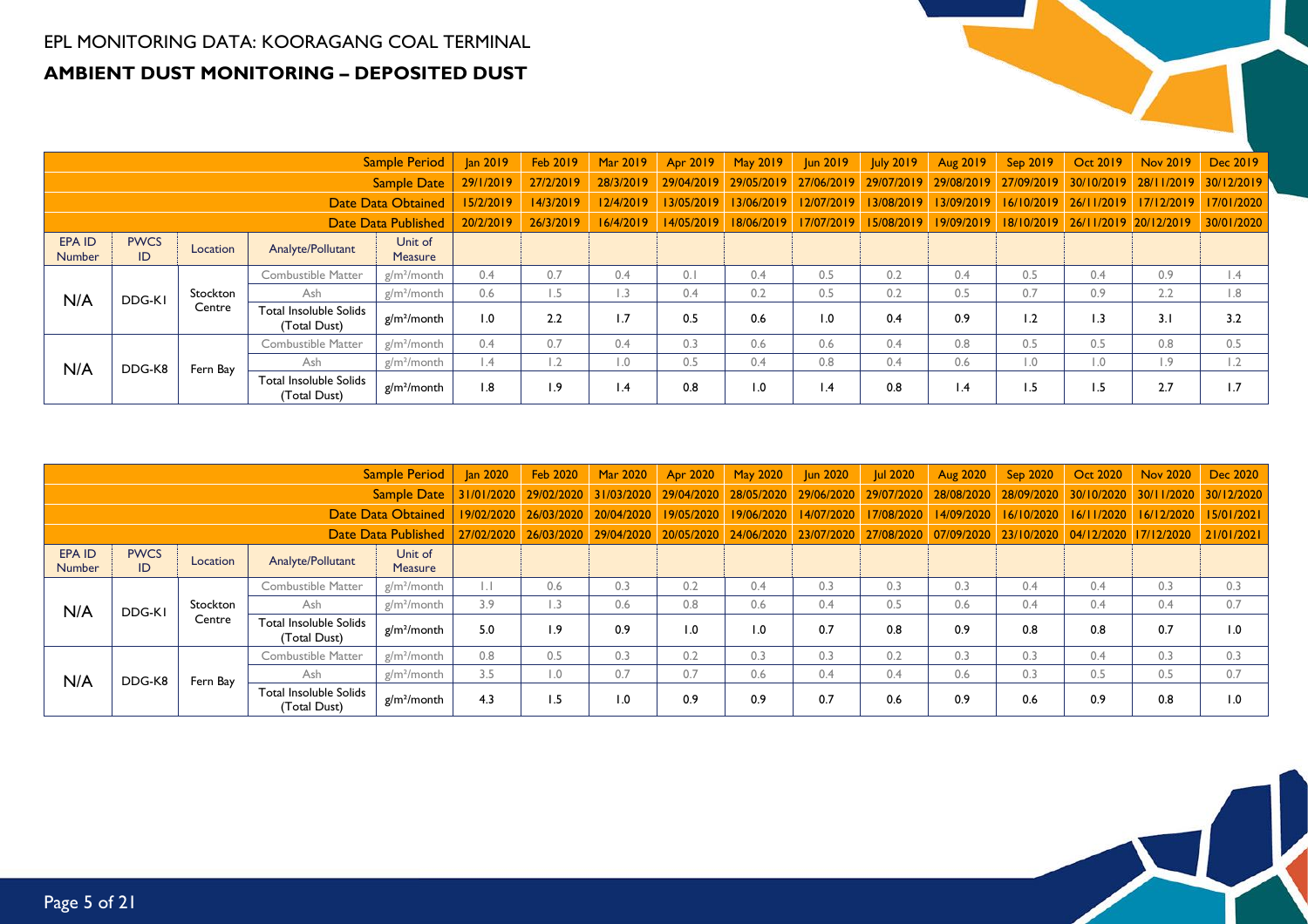#### EPL MONITORING DATA: KOORAGANG COAL TERMINAL **AMBIENT DUST MONITORING – DEPOSITED DUST**

|                         |                   |          |                                        | Sample Period             | <b>Jan 2021</b> | <b>Feb 2021</b>  | <b>Mar 2021</b> | Apr 2021   | <b>May 2021</b> | <b>Jun 2021</b> | <b>Jul 2021</b>       | Aug 2021              | Sep 2021   | Oct 2021              | Nov 2021     | Dec 2021   |
|-------------------------|-------------------|----------|----------------------------------------|---------------------------|-----------------|------------------|-----------------|------------|-----------------|-----------------|-----------------------|-----------------------|------------|-----------------------|--------------|------------|
|                         |                   |          |                                        | <b>Sample Date</b>        | 29/01/2021      | 01/03/2021       | 31/03/2021      | 29/04/2021 | 31/05/2021      | 30/06/2021      | 29/07/2021 30/08/2021 |                       | 29/09/2021 | 30/10/2021 29/11/2021 |              | 30/12/2021 |
|                         |                   |          |                                        | <b>Date Data Obtained</b> | 1/02/2021       | 15/03/2021       | 05/05/2021      | 17/05/2021 | 17/06/2021      | 14/07/2021      | 13/08/2021            | 15/09/2021            | 14/10/2021 | 15/11/2021 20/12/2021 |              | 17/01/2022 |
| Date Data Published     |                   |          |                                        |                           | 17/02/2021      | 23/03/2021       | 13/05/2021      | 27/05/2021 | 01/07/2021      | 22/07/2021      |                       | 26/08/2021 23/09/2021 | 21/10/2021 | 25/11/2021 30/12/2021 |              | 20/01/2022 |
| EPA ID<br><b>Number</b> | <b>PWCS</b><br>ID | Location | Analyte/Pollutant                      | Unit of<br><b>Measure</b> |                 |                  |                 |            |                 |                 |                       |                       |            |                       |              |            |
|                         |                   |          | Combustible Matter                     | $g/m^2/m$ onth            | 0.1             | 0.7              | 0.5             | 0.1        | 0.2             | 0.4             | 0.3                   | 0.1                   | 0.4        | $\overline{1.6}$      | 0.3          | 0.3        |
| N/A                     | DDG-KI            | Stockton | Ash                                    | $g/m^2/m$ onth            | 0.3             | 0.6              | 0.3             | 0.3        | 0.1             | 0.2             | 0.2                   | 0.3                   | 0.5        | $\overline{0}$ .      | 0.3          | 0.2        |
|                         |                   | Centre   | Total Insoluble Solids<br>(Total Dust) | g/m <sup>2</sup> /month   | 0.4             | 1.3              | 0.8             | 0.4        | 0.3             | 0.6             | 0.5                   | 0.4                   | 0.9        | $2.6^\circ$           | 0.6          | 0.5        |
|                         |                   |          | Combustible Matter                     | $g/m^2/m$ onth            | 0.3             | 0.5              | 0.3             | 0.3        | 0.1             | 0.2             | 0.2                   | 0.2                   | 0.5        | 0.2                   | 0.3          | 0.3        |
|                         | DDG-K8            | Fern Bay | Ash                                    | $g/m^2/m$ onth            | 0.6             | 0.5              | 0.4             | 0.5        | 0.2             | 0.3             | 0.4                   | 0.6                   | 0.8        | 0.8                   | 0.8          | 0.5        |
| N/A                     |                   |          | Total Insoluble Solids<br>(Total Dust) | g/m <sup>2</sup> /month   | 0.9             | $\overline{0}$ . | 0.7             | 0.8        | 0.3             | 0.5             | 0.6                   | 0.8                   | 1.3        | 1.0                   | $\mathsf{L}$ | 0.8        |

|                                |                   |          |                                               | <b>Sample Period</b>      | <b>Jan 2022</b> | <b>Feb 2022</b> | <b>Mar 2022</b> |
|--------------------------------|-------------------|----------|-----------------------------------------------|---------------------------|-----------------|-----------------|-----------------|
|                                |                   |          |                                               | <b>Sample Date</b>        | 27/01/2021      | 28/02/2022      | 31/03/2022      |
|                                |                   |          |                                               | Date Data Obtained        | 15/03/2022      | 18/03/2022      | 24/4/2022       |
|                                |                   |          |                                               | Date Data Published       | 22/2/2022       | 31/3/2022       |                 |
| <b>EPA ID</b><br><b>Number</b> | <b>PWCS</b><br>ID | Location | Analyte/Pollutant                             | Unit of<br><b>Measure</b> |                 |                 |                 |
|                                |                   |          | Combustible Matter                            | $g/m^2/m$ onth            | 0.3             | 0.2             | 0.1             |
| N/A                            | DDG-KI            | Stockton | Ash                                           | $g/m^2/m$ onth            | 0.2             | 0.3             | 0.2             |
|                                |                   | Centre   | <b>Total Insoluble Solids</b><br>(Total Dust) | g/m <sup>2</sup> /month   | 0.5             | 0.5             | 0.3             |
|                                |                   |          | Combustible Matter                            | $g/m^2$ /month            | 0.3             | 0.2             | <b>NA</b>       |
|                                | DDG-K8            | Fern Bay | Ash                                           | $g/m^2/m$ onth            | 0.7             | 0.7             | <b>NA</b>       |
| N/A                            |                   |          | <b>Total Insoluble Solids</b><br>(Total Dust) | g/m <sup>2</sup> /month   | 1.0             | 0.9             | <b>NA</b>       |



 $\textdegree$  October 2021 result for DDG-K1 was deemed contaminated due to a low insoluble solid to ash ratio and a high percentage composition of polysaccharide slime and Copper sludge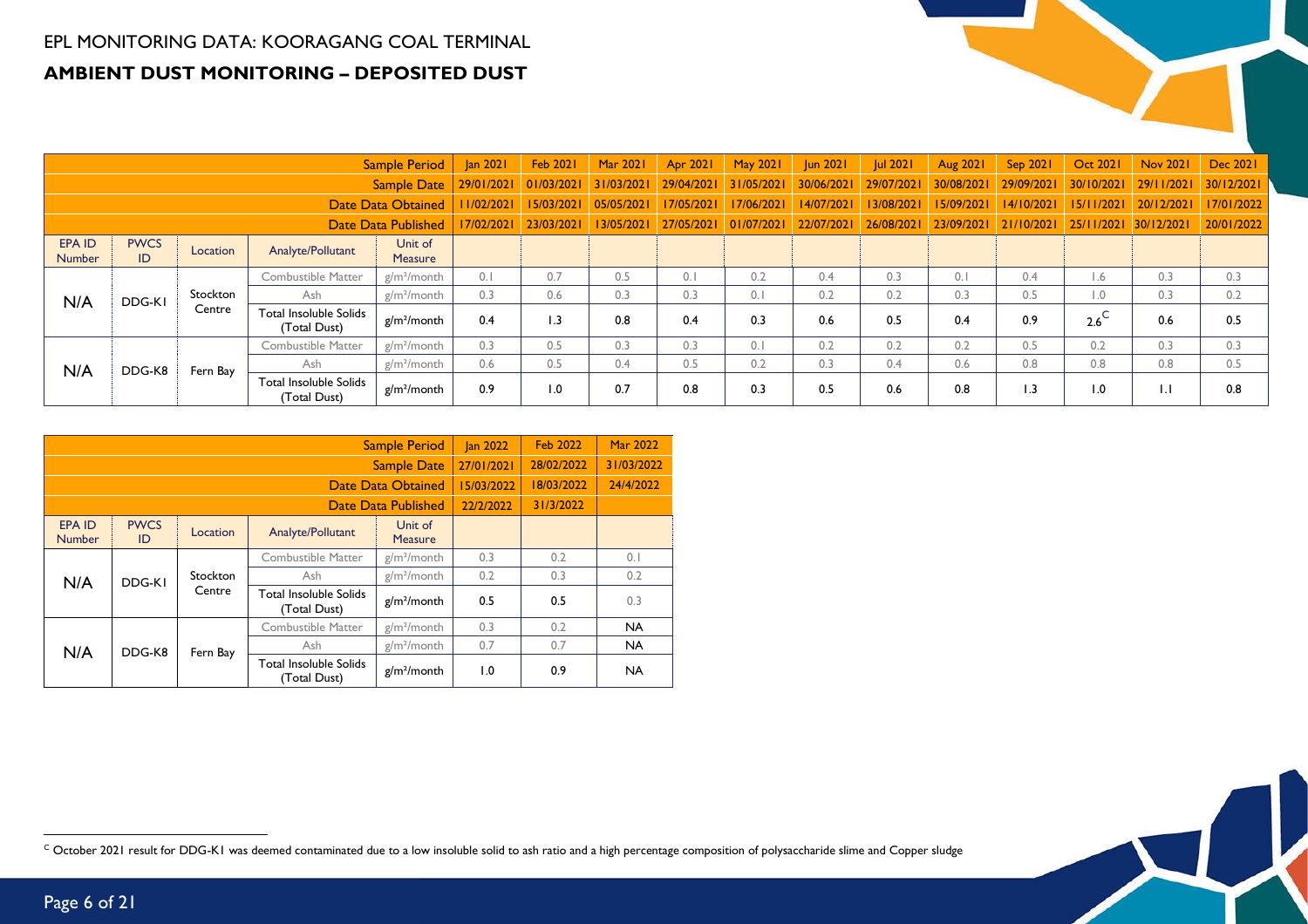#### EPL MONITORING DATA: KOORAGANG COAL TERMINAL **AMBIENT DUST MONITORING – HIGH VOLUME AIR SAMPLER**



# AMBIENT DUST MONITORING – HIGH VOLUME AIR SAMPLER

Monitoring frequency for High Volume Air Samplers is a 24hr period every six (6) days.

Note I: EPA Point 15 (directional HVAS-TSP, Fern Bay) operates for a 24hr period every six days. During this 24hr period, the unit operates when wind direction is from a West-Northwest to West-Southwest range for more than two minutes. When triggered the unit operates for a minimum of 6 minutes. A reportable result is when there has been a cumulative run time of at least four hours in the 24hr period. Refer to condition M2.4 of EPL 1552 for details.

**Note 2:** µg/m<sup>3</sup> refers to 'micrograms per cubic metre'

On 22<sup>nd</sup> February 2016, the EPA approved an amendment to the Kooragang Coal Terminal Environment Protection Licence (EPL1552), removing the requirement for ambient air quality monitoring due to the commencement of the [Newcastle Local Air Quality Monitoring Network.](http://www.environment.nsw.gov.au/aqms/newcastlelocalmap.htm)

Although Port Waratah is no longer obliged to publish ambient air quality data obtained after 22<sup>nd</sup> February 2016, for historical continuity and transparency of data for the public, Port Waratah will continue to voluntarily publish ambient air quality data for the locations previously listed in EPL1552.

<span id="page-6-0"></span>

|               |                       | <b>EPA ID Number</b>     |                                        |                                        | N/A                                 |                   |                        |                                               |                                        | N/A                                               |                          |                          |  |
|---------------|-----------------------|--------------------------|----------------------------------------|----------------------------------------|-------------------------------------|-------------------|------------------------|-----------------------------------------------|----------------------------------------|---------------------------------------------------|--------------------------|--------------------------|--|
|               |                       | <b>PWCS ID</b>           |                                        |                                        | HVAS-K2                             |                   |                        |                                               |                                        | HVAS-K4                                           |                          |                          |  |
|               |                       | Location                 |                                        |                                        | Fern Bay                            |                   |                        |                                               |                                        | Fern Bay                                          |                          |                          |  |
|               |                       | <b>Analyte/Pollutant</b> |                                        |                                        | <b>Total Suspended Particulates</b> |                   |                        |                                               |                                        | <b>Total Suspended Particulates - Directional</b> |                          |                          |  |
|               |                       | <b>Unit of Measure</b>   | $\mathbf{u}$                           | $\sim$                                 | $\mu$ g/m <sup>3</sup>              | $\mu g/m^3$       | $\mu$ g/m <sup>3</sup> | $\sim$                                        | $\sim$                                 | $\mu$ g/m <sup>3</sup>                            | $\mu$ g/m <sup>3</sup>   | $\mu$ g/m <sup>3</sup>   |  |
| Sample Period | Date Data<br>Obtained | Date Data<br>Published   | No.<br><b>Measurements</b><br>Required | No.<br><b>Measurements</b><br>Recorded | Min Value                           | <b>Mean Value</b> | Max Value              | No.<br><b>Measurements</b><br>Required        | No.<br><b>Measurements</b><br>Recorded | <b>Min Value</b>                                  | <b>Mean Value</b>        | Max Value                |  |
| Jan 2018      | 12/2/2018             | 22/2/2018                | 0                                      | 6                                      | 26                                  | 53.3              | 69                     | 0                                             | $\mathbf 0$                            | $- -$                                             | $- -$                    | $\overline{\phantom{a}}$ |  |
| Feb 2018      | 15/3/2018             | 20/3/2018                | $\mathbf 0$                            | $\overline{4}$                         | 21                                  | 49.8              | 92                     | $\mathbf 0$                                   | $\overline{2}$                         | 20                                                | 28.0                     | 36                       |  |
| Mar 2018      | 13/4/2018             | 19/4/2018                | $\mathbf 0$                            | 5                                      | 27                                  | 49.2              | 78                     | $\mathbf 0$                                   | $\overline{2}$                         | 60                                                | 70.0                     | 80                       |  |
| Apr 2018      | 15/5/2018             | 18/5/2018                | 0                                      | -5                                     | 24                                  | 39.8              | 77                     | $\mathbf 0$                                   | $\mathbf 0$                            | $- -$                                             | --                       | $\overline{\phantom{a}}$ |  |
| May 2018      | 15/6/2018             | 22/6/2018                | 0                                      | 6                                      | 24                                  | 35.2              | 54                     | 0                                             | 0                                      | $- -$                                             | --                       | $\overline{\phantom{a}}$ |  |
| Jun 2018      | 16/7/2018             | 23/7/2018                | 0                                      | $\overline{4}$                         | 8                                   | 25.6              | 32                     | 0                                             | $\overline{2}$                         | 41                                                | 53.5                     | 66                       |  |
| Jul 2018      | 14/8/2018             | 21/8/2018                | 0                                      | -5                                     | 32                                  | 49.0              | 85                     | $\mathbf 0$                                   | 0                                      | $- -$                                             | --                       | --                       |  |
| Aug 2018      | 14/9/2018             | 18/9/2018                | 0                                      | 5                                      | 30                                  | 46.2              | 61                     | $\mathbf 0$                                   | 0                                      | $- -$                                             | --                       | $\overline{\phantom{a}}$ |  |
| Sep 2018      | 12/10/2018            | 22/10/2018               | 0                                      | -5                                     | 20                                  | 36.0              | 46                     | 0                                             | 0                                      | $- -$                                             | --                       | $\overline{\phantom{a}}$ |  |
| Oct 2018      | 12/11/2018            | 26/11/2018               | $\mathbf 0$                            | 5                                      | 35                                  | 40.2              | 55                     | $\mathbf 0$                                   | 0                                      | $- -$                                             | $\overline{\phantom{a}}$ | --                       |  |
| Nov 2018      | 13/12/2018            | 19/12/2018               | 0                                      | -5                                     | 35                                  | 52                | 73                     | 0                                             | 0                                      | $- -$                                             | --                       | --                       |  |
| Dec 2018      | 31/12/2018            | 12/02/2019               | 0                                      | -5                                     | 17                                  | 54.6              | 82                     | 0                                             | $\mathbf{0}$                           | $- -$                                             | $\overline{\phantom{a}}$ | $\overline{\phantom{a}}$ |  |
| Jan 2019      | 15/2/2019             | 20/2/2019                | 0                                      | $\overline{4}$                         | 52                                  | 79.8              | 125                    | Unit decommissioned and placed out of service |                                        |                                                   |                          |                          |  |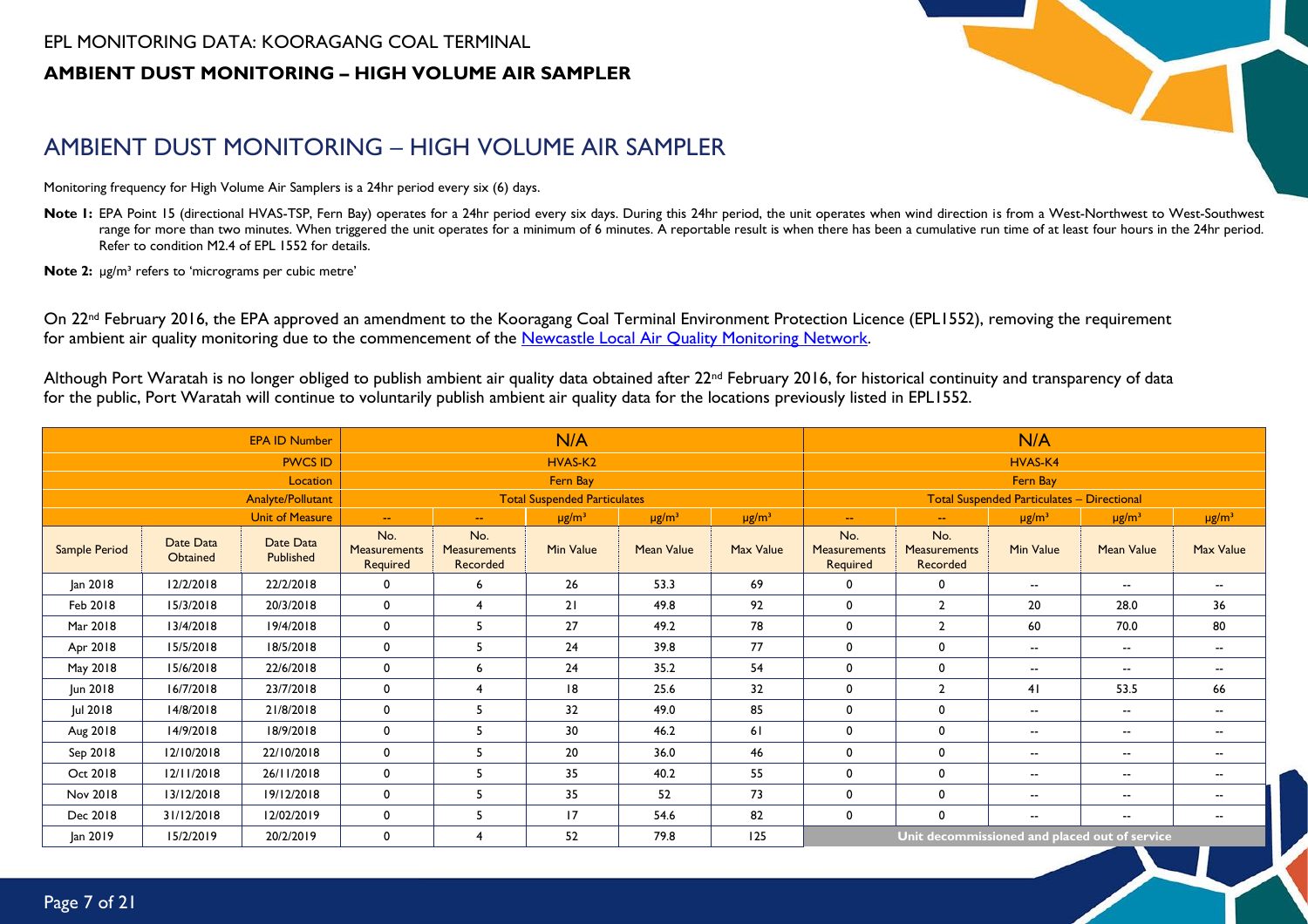#### EPL MONITORING DATA: KOORAGANG COAL TERMINAL **AMBIENT DUST MONITORING – HIGH VOLUME AIR SAMPLER**

|               |                       | <b>EPA ID Number</b>     |                                        |                                 | N/A                                 |                        |                          |                                        |                                 | N/A                                               |                        |             |
|---------------|-----------------------|--------------------------|----------------------------------------|---------------------------------|-------------------------------------|------------------------|--------------------------|----------------------------------------|---------------------------------|---------------------------------------------------|------------------------|-------------|
|               |                       | <b>PWCS ID</b>           |                                        |                                 | HVAS-K2                             |                        |                          |                                        |                                 | HVAS-K4                                           |                        |             |
|               |                       | Location                 |                                        |                                 | Fern Bay                            |                        |                          |                                        |                                 | Fern Bay                                          |                        |             |
|               |                       | <b>Analyte/Pollutant</b> |                                        |                                 | <b>Total Suspended Particulates</b> |                        |                          |                                        |                                 | <b>Total Suspended Particulates - Directional</b> |                        |             |
|               |                       | <b>Unit of Measure</b>   | ÷.                                     | $\sim$                          | $\mu g/m^3$                         | $\mu$ g/m <sup>3</sup> | $\mu\text{g}/\text{m}^3$ | $\rightarrow$                          | ÷.                              | $\mu$ g/m <sup>3</sup>                            | $\mu$ g/m <sup>3</sup> | $\mu g/m^3$ |
| Sample Period | Date Data<br>Obtained | Date Data<br>Published   | No.<br><b>Measurements</b><br>Required | No.<br>Measurements<br>Recorded | Min Value                           | <b>Mean Value</b>      | Max Value                | No.<br><b>Measurements</b><br>Required | No.<br>Measurements<br>Recorded | Min Value                                         | <b>Mean Value</b>      | Max Value   |
| Feb 2019      | 14/3/2019             | 26/3/2019                | 0                                      | 5                               | 49                                  | 76.6                   | 134                      |                                        |                                 |                                                   |                        |             |
| Mar 2019      | 12/4/2019             | 16/4/2019                | $\pmb{0}$                              | 5                               | 28                                  | 42.2                   | 49                       |                                        |                                 |                                                   |                        |             |
| Apr 2019      | 13/04/2019            | 14/04/2019               | 0                                      | 5                               | 35                                  | 54                     | 82                       |                                        |                                 |                                                   |                        |             |
| May 2019      | 13/06/2019            | 18/06/2019               | $\pmb{0}$                              | 5                               | 24                                  | 36.4                   | 47                       |                                        |                                 |                                                   |                        |             |
| Jun 2019      | 12/07/2019            | 17/07/2019               | $\pmb{0}$                              | 5                               | 21                                  | 38.2                   | 50                       |                                        |                                 |                                                   |                        |             |
| Jul 2019      | 13/08/2019            | 15/08/2019               | $\pmb{0}$                              | 6                               | 20                                  | 35.2                   | 55                       |                                        |                                 |                                                   |                        |             |
| Aug 2019      | 13/09/2019            | 19/09/2019               | 0                                      | 4                               | 47                                  | 56.0                   | 71                       |                                        |                                 |                                                   |                        |             |
| Sep 2019      | 16/09/2019            | 18/09/2019               | 0                                      | 6                               | 24                                  | 42.2                   | 62                       |                                        |                                 |                                                   |                        |             |
| Oct 2019      | 26/11/2019            | 26/11/2019               | 0                                      | 5                               | 31                                  | 56.8                   | 86                       |                                        |                                 |                                                   |                        |             |
| Nov 2019      | 17/12/2019            | 20/12/2019               | $\mathbf 0$                            | 5                               | 27                                  | 91.8                   | 132                      |                                        |                                 |                                                   |                        |             |
| Dec 2019      | 17/01/2020            | 30/01/2020               | 0                                      | 5                               | 66                                  | 103.2                  | 154                      |                                        |                                 |                                                   |                        |             |
| Jan 2020      | 19/02/2020            | 27/02/2020               | $\pmb{0}$                              | 5                               | 38                                  | 75.6                   | 110                      |                                        |                                 |                                                   |                        |             |
| Feb 2020      | 26/03/2020            | 26/03/2020               | 0                                      | 5                               | 47                                  | 59.8                   | 86                       |                                        |                                 |                                                   |                        |             |
| Mar 2020      | 20/04/2020            | 29/04/2020               | $\pmb{0}$                              | 5                               | 30                                  | 50.8                   | 104                      |                                        |                                 |                                                   |                        |             |
| Apr 2020      | 19/05/2020            | 20/05/2020               | $\pmb{0}$                              | 5                               | 23                                  | 52.8                   | 118                      |                                        |                                 |                                                   |                        |             |
| May 2020      | 19/06/2020            | 24/06/2020               | 0                                      | 5                               | 19                                  | 35.2                   | 50                       |                                        |                                 |                                                   |                        |             |
| Jun 2020      | 14/07/2020            | 23/07/2020               | $\pmb{0}$                              | 5                               | 21                                  | 30.2                   | 50                       |                                        |                                 |                                                   |                        |             |
| Jul 2020      | 17/08/2020            | 27/08/2020               | 0                                      | 6                               | 12                                  | 29.5                   | 41                       |                                        |                                 |                                                   |                        |             |
| Aug 2020      | 14/09/2020            | 17/09/2020               | $\pmb{0}$                              | 5                               | 31                                  | 48.8                   | 80                       |                                        |                                 |                                                   |                        |             |
| Sep 2020      | 16/10/2020            | 23/10/2020               | 0                                      | 5                               | 31                                  | 50.0                   | 72                       |                                        |                                 |                                                   |                        |             |
| Oct 2020      | 16/11/2020            | 04/12/2020               | 0                                      | 5                               | 9                                   | 48.4                   | 66                       |                                        |                                 |                                                   |                        |             |
| Nov 2020      | 16/12/2020            | 17/12/2020               | 0                                      | 5                               | 18                                  | 41.6                   | 62                       |                                        |                                 |                                                   |                        |             |
| Dec 2020      | 15/01/2021            | 21/01/2021               | $\pmb{0}$                              | 5                               | $\sqrt{8}$                          | 38.6                   | 57                       |                                        |                                 |                                                   |                        |             |
| Jan 2021      | 11/02/2021            | 17/02/2021               | 0                                      | 5                               | 23                                  | 41.4                   | 82                       |                                        |                                 |                                                   |                        |             |
| Feb 2021      | 15/03/2021            | 23/03/2021               | $\mathbf 0$                            | 5                               | 36                                  | 44.5                   | 54                       |                                        |                                 |                                                   |                        |             |
| Mar 2021      | 05/05/2021            | 13/05/2021               | 0                                      | $\sqrt{5}$                      | 21                                  | 32.5                   | 39                       |                                        |                                 |                                                   |                        |             |
| Apr 2021      | 17/05/2021            | 27/05/2021               | $\pmb{0}$                              | 5                               | 24                                  | 48.8                   | 61                       |                                        |                                 |                                                   |                        |             |
|               |                       |                          |                                        |                                 |                                     |                        |                          |                                        |                                 |                                                   |                        |             |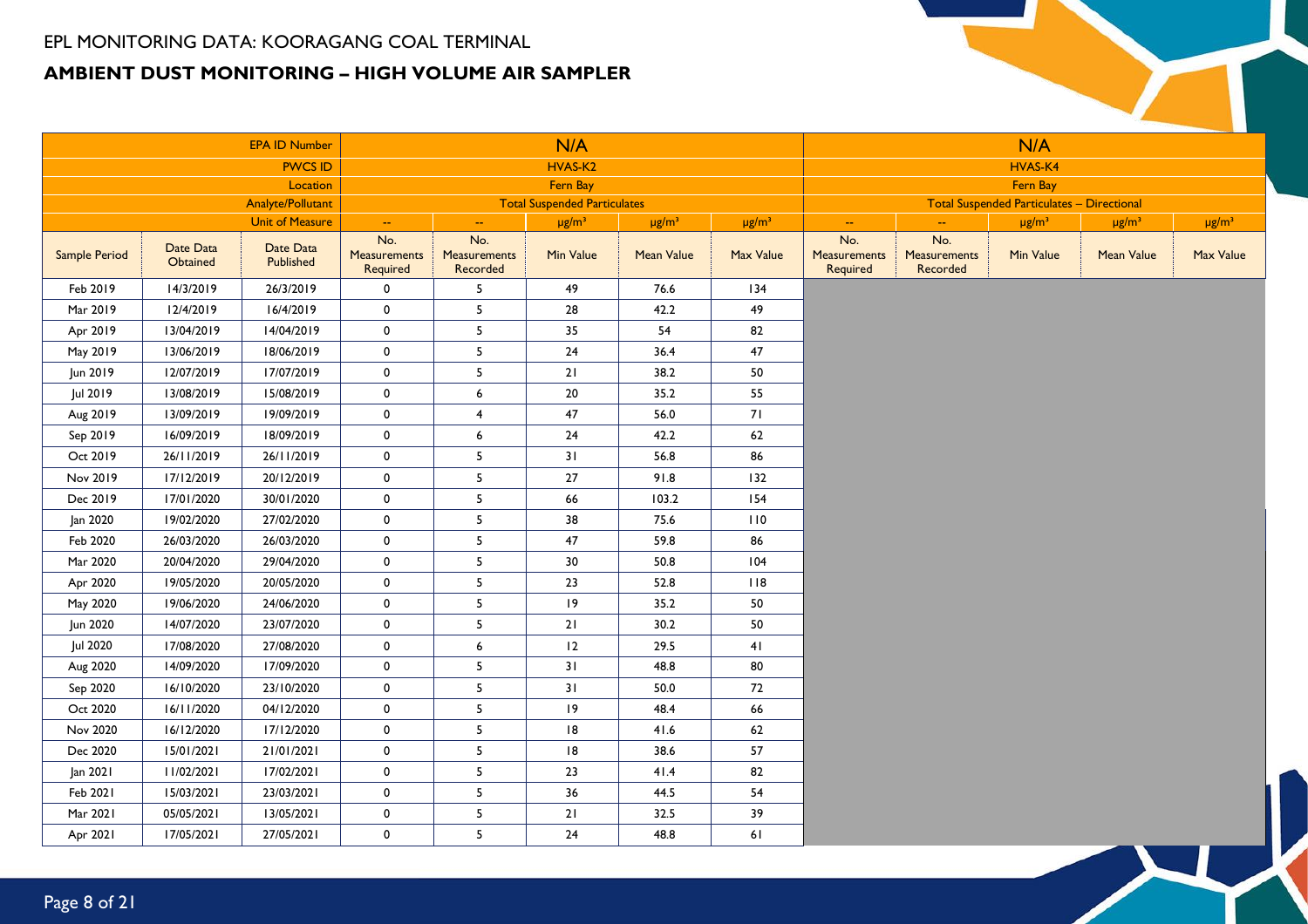#### EPL MONITORING DATA: KOORAGANG COAL TERMINAL **AMBIENT DUST MONITORING – HIGH VOLUME AIR SAMPLER**

|                      |                       | <b>EPA ID Number</b>     |                                 |                                 | N/A                                 |                                                   |                        |                                        |                                 | N/A                                               |                        |                        |
|----------------------|-----------------------|--------------------------|---------------------------------|---------------------------------|-------------------------------------|---------------------------------------------------|------------------------|----------------------------------------|---------------------------------|---------------------------------------------------|------------------------|------------------------|
|                      |                       | <b>PWCS ID</b>           |                                 |                                 | HVAS-K2                             |                                                   |                        |                                        |                                 | HVAS-K4                                           |                        |                        |
|                      |                       | Location                 |                                 |                                 | Fern Bay                            |                                                   |                        |                                        |                                 | Fern Bay                                          |                        |                        |
|                      |                       | <b>Analyte/Pollutant</b> |                                 |                                 | <b>Total Suspended Particulates</b> |                                                   |                        |                                        |                                 | <b>Total Suspended Particulates - Directional</b> |                        |                        |
|                      |                       | <b>Unit of Measure</b>   | $\sim$                          | $\sim$                          | $\mu$ g/m <sup>3</sup>              | $\mu$ g/m <sup>3</sup>                            | $\mu$ g/m <sup>3</sup> | $\sim$ $\sim$                          | $\mathbf{u}$                    | $\mu$ g/m <sup>3</sup>                            | $\mu$ g/m <sup>3</sup> | $\mu$ g/m <sup>3</sup> |
| <b>Sample Period</b> | Date Data<br>Obtained | Date Data<br>Published   | No.<br>Measurements<br>Required | No.<br>Measurements<br>Recorded | Min Value                           | <b>Mean Value</b>                                 | Max Value              | No.<br><b>Measurements</b><br>Required | No.<br>Measurements<br>Recorded | Min Value                                         | <b>Mean Value</b>      | Max Value              |
| May 2021             | 17/06/2021            | 01/07/2021               | $\mathbf 0$                     | ь                               | 24                                  | 32.2                                              | 41                     |                                        |                                 |                                                   |                        |                        |
| Jun 2021             | 14/07/2021            | 22/07/2021               | $\mathbf 0$                     | 5                               | 9                                   | 25.8                                              | 34                     |                                        |                                 |                                                   |                        |                        |
| Jul 2021             | 13/08/2021            | 26/08/2021               | $\mathbf 0$                     | 5                               | $\overline{10}$                     | 24.8                                              | 34                     |                                        |                                 |                                                   |                        |                        |
| Aug 2021             | 15/09/2021            | 23/09/2021               | $\mathbf 0$                     | 6                               | 17                                  | 51.7                                              | 87                     |                                        |                                 |                                                   |                        |                        |
| Sep 2021             | 14/10/2021            | 21/10/2021               | $\mathbf 0$                     | 5                               | 17                                  | 48.4                                              | 88                     |                                        |                                 |                                                   |                        |                        |
| Oct 2021             | 15/11/2021            | 25/11/2021               | $\mathbf 0$                     | 5                               | 31                                  | 51.2                                              | 67                     |                                        |                                 |                                                   |                        |                        |
| Nov 2021             | 20/12/2021            | 30/12/2021               | $\mathbf 0$                     | 5                               | 26                                  | 35.8                                              | 48                     |                                        |                                 |                                                   |                        |                        |
| Dec 2021             | 17/01/2022            | 20/01/2022               | $\mathbf 0$                     | $\overline{\mathbf{3}}$         | 31                                  | 38.3                                              | 55                     |                                        |                                 |                                                   |                        |                        |
| Jan 2022             | 15/02/2022            | 22/02/2022               | $\mathbf 0$                     | $\overline{7}$                  | 17                                  | 24.4                                              | 30                     |                                        |                                 |                                                   |                        |                        |
| Feb 2022             | 18/03/2022            | 31/4/2022                | $\mathbf 0$                     | 5.                              | 15                                  | 21                                                | 28                     |                                        |                                 |                                                   |                        |                        |
| Mar 2022             | 24/04/2022            |                          | 0                               |                                 |                                     | No Samples due to vandalization of sample station |                        |                                        |                                 |                                                   |                        |                        |

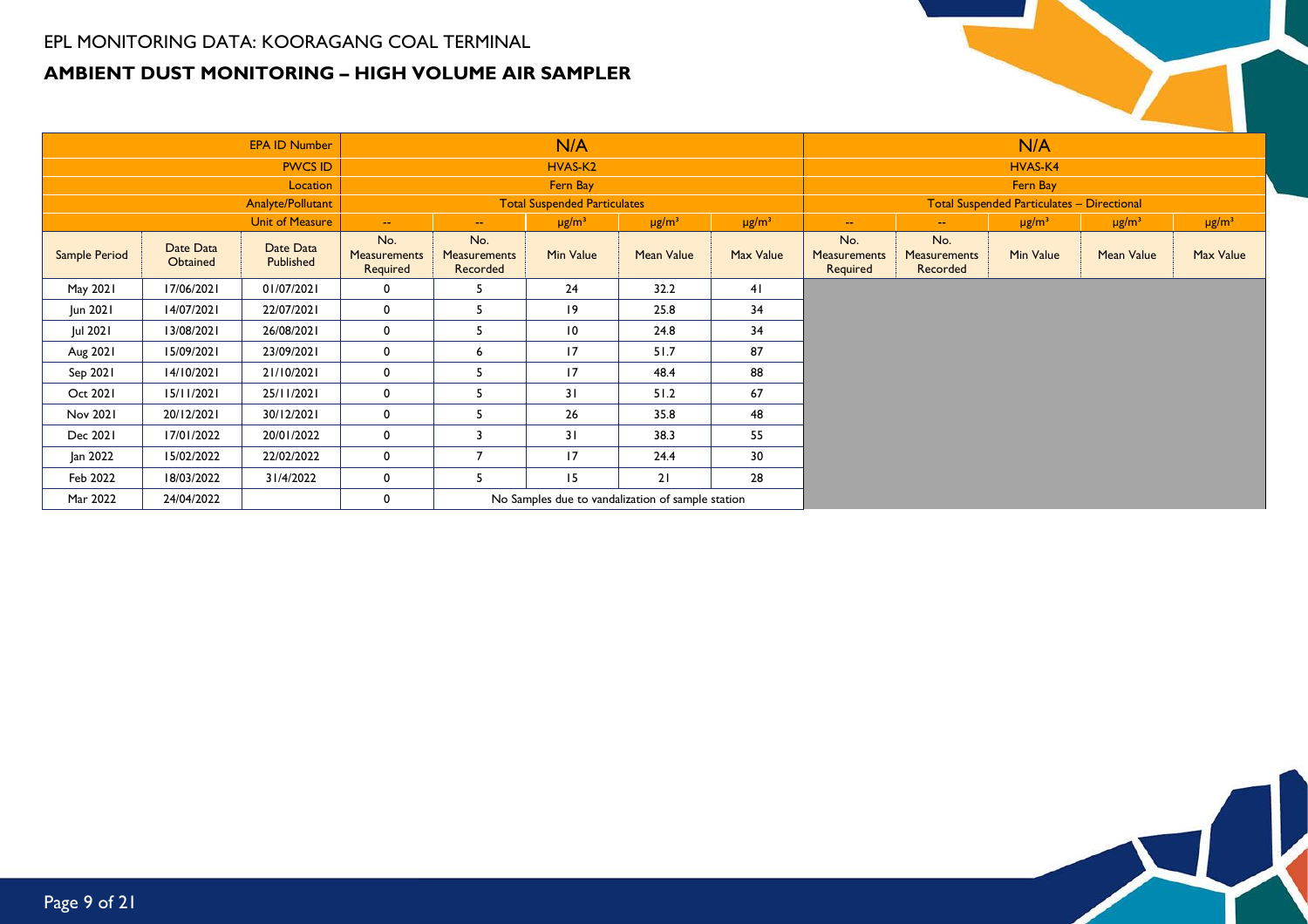# DISCHARGE TO WATERS – OVERFLOW QUALITY

Monitoring Frequency for overflow water quality monitoring is monthly during discharge.

**Note:** mg/L refers to 'milligrams per litre'

<span id="page-9-0"></span>

|             |                          | <b>EPA ID Number</b>     |                                 | 16                                   |                                         |                | 17                                   |                                         |                | 18                              |                                         |
|-------------|--------------------------|--------------------------|---------------------------------|--------------------------------------|-----------------------------------------|----------------|--------------------------------------|-----------------------------------------|----------------|---------------------------------|-----------------------------------------|
|             |                          | <b>PWCS ID</b>           |                                 | <b>K4 Lagoon</b>                     |                                         |                | K5 Lagoon                            |                                         |                | K6 Lagoon                       |                                         |
|             |                          | Location                 |                                 | <b>Kooragang Coal Terminal Wharf</b> |                                         |                | <b>Kooragang Coal Terminal Wharf</b> |                                         |                | Kooragang Coal Terminal Wharf   |                                         |
|             |                          | <b>Analyte/Pollutant</b> | Oil and Grease                  | pH                                   | <b>Total Suspended</b><br><b>Solids</b> | Oil and Grease | pH                                   | <b>Total Suspended</b><br><b>Solids</b> | Oil and Grease | pH                              | <b>Total Suspended</b><br><b>Solids</b> |
|             |                          | <b>Unit of Measure</b>   | mg/L                            | pH                                   | mg/L                                    | mg/L           | pH                                   | mg/L                                    | mg/L           | pH                              | mg/L                                    |
|             |                          | <b>EPL Limit</b>         | $\mathbb{Z}^2$                  | $\sim$                               | $\mathbb{Z}^2$                          | ÷.             | $\mathbb{L} \mathbb{L}$              | $\overline{a}$                          | u,             | $\mathbb{L} \mathbb{L}$         | $\mathbb{L} \mathbb{L}$                 |
| Sample Date | Date Data<br>Obtained    | Date Data<br>Published   |                                 |                                      |                                         |                |                                      |                                         |                |                                 |                                         |
| Jan 2018    | $\overline{\phantom{a}}$ | 22/2/2018                |                                 | No Discharge/Overflow to Waters      |                                         |                | No Discharge/Overflow to Waters      |                                         |                | No Discharge/Overflow to Waters |                                         |
| Feb 2018    | $\overline{\phantom{a}}$ | 20/3/2018                |                                 | No Discharge/Overflow to Waters      |                                         |                | No Discharge/Overflow to Waters      |                                         |                | No Discharge/Overflow to Waters |                                         |
| Mar 2018    | $\overline{\phantom{a}}$ | 19/4/2018                |                                 | No Discharge/Overflow to Waters      |                                         |                | No Discharge/Overflow to Waters      |                                         |                | No Discharge/Overflow to Waters |                                         |
| Apr 2018    | $\overline{\phantom{a}}$ | 18/5/2018                |                                 | No Discharge/Overflow to Waters      |                                         |                | No Discharge/Overflow to Waters      |                                         |                | No Discharge/Overflow to Waters |                                         |
| May 2018    | $\overline{\phantom{a}}$ | 22/6/2018                |                                 | No Discharge/Overflow to Waters      |                                         |                | No Discharge/Overflow to Waters      |                                         |                | No Discharge/Overflow to Waters |                                         |
| Jun 2018    | $\overline{\phantom{a}}$ | 23/7/2018                | No Discharge/Overflow to Waters |                                      |                                         |                | No Discharge/Overflow to Waters      |                                         |                | No Discharge/Overflow to Waters |                                         |
| Jul 2018    | $\overline{\phantom{a}}$ | 21/8/2018                | No Discharge/Overflow to Waters |                                      |                                         |                | No Discharge/Overflow to Waters      |                                         |                | No Discharge/Overflow to Waters |                                         |
| Aug 2018    | $\overline{\phantom{a}}$ | 18/9/2018                | No Discharge/Overflow to Waters |                                      |                                         |                | No Discharge/Overflow to Waters      |                                         |                | No Discharge/Overflow to Waters |                                         |
| Sep 2018    | $\overline{\phantom{a}}$ | 22/10/2018               |                                 | No Discharge/Overflow to Waters      |                                         |                | No Discharge/Overflow to Waters      |                                         |                | No Discharge/Overflow to Waters |                                         |
| Oct 2018    | $\overline{\phantom{a}}$ | 26/11/2018               |                                 | No Discharge/Overflow to Waters      |                                         |                | No Discharge/Overflow to Waters      |                                         |                | No Discharge/Overflow to Waters |                                         |
| Nov 2018    | $\overline{\phantom{a}}$ | 19/12/2018               |                                 | No Discharge/Overflow to Waters      |                                         |                | No Discharge/Overflow to Waters      |                                         |                | No Discharge/Overflow to Waters |                                         |
| Dec 2018    | $\overline{\phantom{a}}$ | 12/02/2019               |                                 | No Discharge/Overflow to Waters      |                                         |                | No Discharge/Overflow to Waters      |                                         |                | No Discharge/Overflow to Waters |                                         |
| Jan 2019    | $\overline{\phantom{a}}$ | 20/2/2019                |                                 | No Discharge/Overflow to Waters      |                                         |                | No Discharge/Overflow to Waters      |                                         |                | No Discharge/Overflow to Waters |                                         |
| Feb 2019    | $\overline{\phantom{a}}$ | 26/3/2019                |                                 | No Discharge/Overflow to Waters      |                                         |                | No Discharge/Overflow to Waters      |                                         |                | No Discharge/Overflow to Waters |                                         |
| Mar 2019    | $\overline{\phantom{a}}$ | 16/4/2019                |                                 | No Discharge/Overflow to Waters      |                                         |                | No Discharge/Overflow to Waters      |                                         |                | No Discharge/Overflow to Waters |                                         |
| Apr 2019    | $\overline{\phantom{a}}$ | 14/05/2019               |                                 | No Discharge/Overflow to Waters      |                                         |                | No Discharge/Overflow to Waters      |                                         |                | No Discharge/Overflow to Waters |                                         |
| May 2019    | $\overline{\phantom{a}}$ | 18/06/2019               |                                 | No Discharge/Overflow to Waters      |                                         |                | No Discharge/Overflow to Waters      |                                         |                | No Discharge/Overflow to Waters |                                         |
| Jun 2019    | $\overline{\phantom{a}}$ | 17/07/2019               |                                 | No Discharge/Overflow to Waters      |                                         |                | No Discharge/Overflow to Waters      |                                         |                | No Discharge/Overflow to Waters |                                         |
| Jul 2019    | $\overline{\phantom{a}}$ | 15/08/2019               |                                 | No Discharge/Overflow to Waters      |                                         |                | No Discharge/Overflow to Waters      |                                         |                | No Discharge/Overflow to Waters |                                         |
| Aug 2019    | $\overline{\phantom{a}}$ | 19/09/2019               | No Discharge/Overflow to Waters |                                      |                                         |                | No Discharge/Overflow to Waters      |                                         |                | No Discharge/Overflow to Waters |                                         |
| Sep 2019    | $\overline{\phantom{a}}$ | 18/10/2019               |                                 | No Discharge/Overflow to Waters      |                                         |                | No Discharge/Overflow to Waters      |                                         |                | No Discharge/Overflow to Waters |                                         |
| Oct 2019    | $\overline{\phantom{a}}$ | 26/11/2019               | No Discharge/Overflow to Waters |                                      |                                         |                | No Discharge/Overflow to Waters      |                                         |                | No Discharge/Overflow to Waters |                                         |
| Nov 2019    | $\overline{\phantom{a}}$ | 20/12/2019               |                                 | No Discharge/Overflow to Waters      |                                         |                | No Discharge/Overflow to Waters      |                                         |                | No Discharge/Overflow to Waters |                                         |
| Dec 2019    | $\overline{\phantom{a}}$ | 30/01/2020               |                                 | No Discharge/Overflow to Waters      |                                         |                | No Discharge/Overflow to Waters      |                                         |                | No Discharge/Overflow to Waters |                                         |

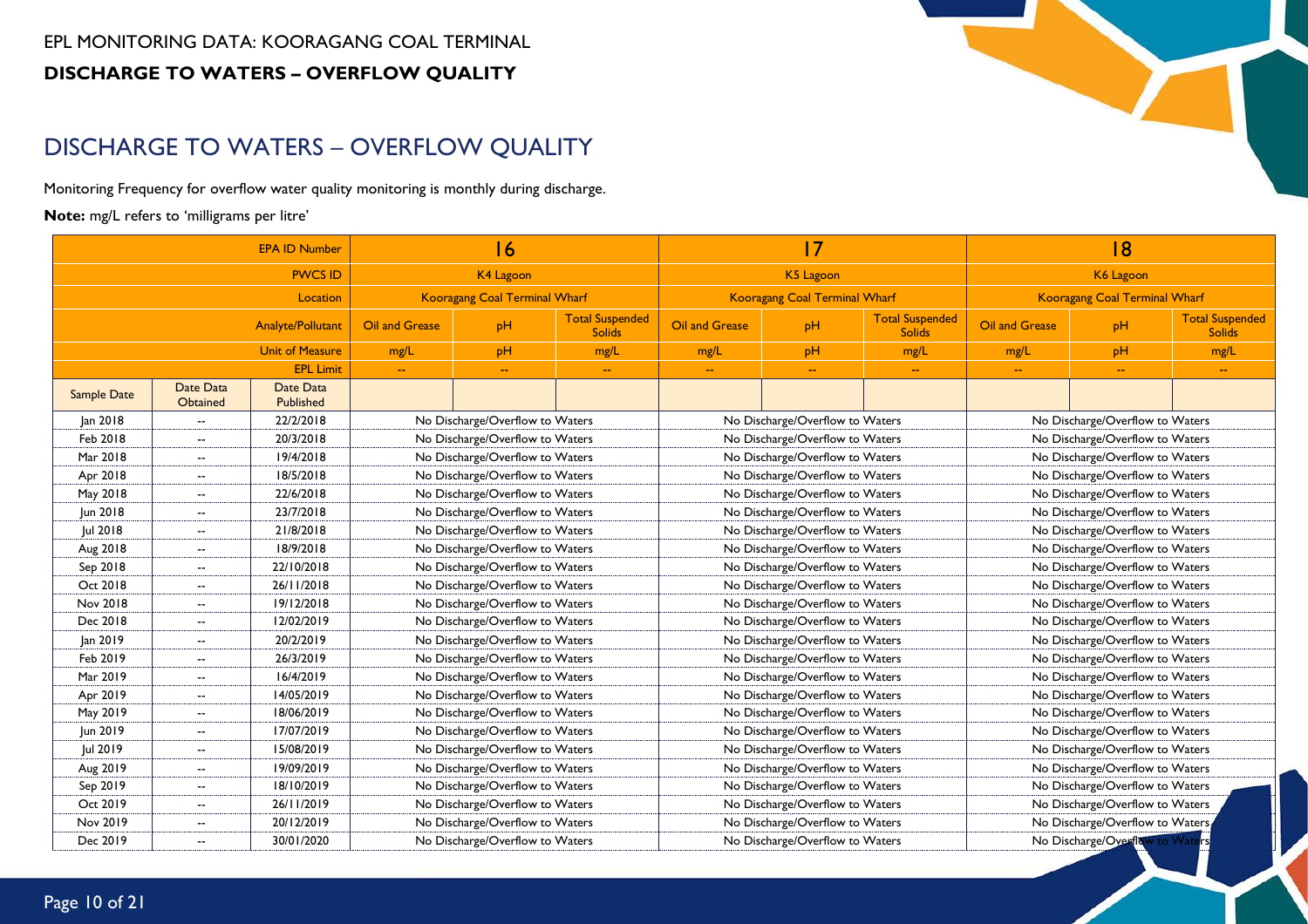| <b>EPA ID Number</b> |                          |                        |                                 | 16                              |                                         |                                 | 17                                   |                                         |                                 | 18                                   |                                         |  |
|----------------------|--------------------------|------------------------|---------------------------------|---------------------------------|-----------------------------------------|---------------------------------|--------------------------------------|-----------------------------------------|---------------------------------|--------------------------------------|-----------------------------------------|--|
|                      |                          | <b>PWCS ID</b>         |                                 | K4 Lagoon                       |                                         |                                 | K5 Lagoon                            |                                         |                                 | K6 Lagoon                            |                                         |  |
|                      |                          | Location               |                                 | Kooragang Coal Terminal Wharf   |                                         |                                 | <b>Kooragang Coal Terminal Wharf</b> |                                         |                                 | <b>Kooragang Coal Terminal Wharf</b> |                                         |  |
|                      |                          | Analyte/Pollutant      | Oil and Grease                  | pH                              | <b>Total Suspended</b><br><b>Solids</b> | Oil and Grease                  | pH                                   | <b>Total Suspended</b><br><b>Solids</b> | Oil and Grease                  | pH                                   | <b>Total Suspended</b><br><b>Solids</b> |  |
|                      |                          | <b>Unit of Measure</b> | mg/L                            | pH                              | mg/L                                    | mg/L                            | pH                                   | mg/L                                    | mg/L                            | pH                                   | mg/L                                    |  |
|                      |                          | <b>EPL Limit</b>       | $-$                             | ÷-                              |                                         | 44                              |                                      |                                         |                                 | 44                                   | 44                                      |  |
| <b>Sample Date</b>   | Date Data<br>Obtained    | Date Data<br>Published |                                 |                                 |                                         |                                 |                                      |                                         |                                 |                                      |                                         |  |
| Jan 2020             | $\overline{\phantom{a}}$ | 27/02/2020             |                                 | No Discharge/Overflow to Waters |                                         |                                 | No Discharge/Overflow to Waters      |                                         |                                 | No Discharge/Overflow to Waters      |                                         |  |
| Feb 2020             | $\overline{\phantom{a}}$ | 26/03/2020             |                                 | No Discharge/Overflow to Waters |                                         |                                 | No Discharge/Overflow to Waters      |                                         |                                 | No Discharge/Overflow to Waters      |                                         |  |
| Mar 2020             | $\overline{a}$           | 29/04/2020             |                                 | No Discharge/Overflow to Waters |                                         |                                 | No Discharge/Overflow to Waters      |                                         |                                 | No Discharge/Overflow to Waters      |                                         |  |
| Apr 2020             | $\overline{\phantom{a}}$ | 20/05/2020             |                                 | No Discharge/Overflow to Waters |                                         |                                 | No Discharge/Overflow to Waters      |                                         |                                 | No Discharge/Overflow to Waters      |                                         |  |
| May 2020             | $\overline{\phantom{a}}$ | 24/06/2020             |                                 | No Discharge/Overflow to Waters |                                         |                                 | No Discharge/Overflow to Waters      |                                         |                                 | No Discharge/Overflow to Waters      |                                         |  |
| Jun 2020             | $\overline{\phantom{a}}$ | 23/07/2020             | No Discharge/Overflow to Waters |                                 |                                         | No Discharge/Overflow to Waters |                                      |                                         |                                 | No Discharge/Overflow to Waters      |                                         |  |
| 26 Jul 2020          | 17/08/2020               | 27/08/2020             | No Discharge/Overflow to Waters |                                 | 8                                       | 7.73                            | 998                                  | 6                                       | 7.36                            | 532                                  |                                         |  |
| 27 Jul 2020          | 17/08/2020               | 27/08/2020             | No Discharge/Overflow to Waters |                                 | 8                                       | 7.80                            | 711                                  | 5                                       | 7.33                            | 602                                  |                                         |  |
| Aug 2020             | $\overline{\phantom{a}}$ | 17/09/2020             | No Discharge/Overflow to Waters |                                 |                                         | No Discharge/Overflow to Waters |                                      |                                         | No Discharge/Overflow to Waters |                                      |                                         |  |
| Sep 2020             | $\overline{\phantom{a}}$ | 23/10/2020             |                                 | No Discharge/Overflow to Waters |                                         |                                 | No Discharge/Overflow to Waters      |                                         |                                 | No Discharge/Overflow to Waters      |                                         |  |
| Oct 2020             | $\overline{\phantom{a}}$ | 04/12/2020             |                                 | No Discharge/Overflow to Waters |                                         |                                 | No Discharge/Overflow to Waters      |                                         |                                 | No Discharge/Overflow to Waters      |                                         |  |
| Nov 2020             | $\overline{\phantom{a}}$ | 17/12/2020             |                                 | No Discharge/Overflow to Waters |                                         | No Discharge/Overflow to Waters |                                      |                                         |                                 | No Discharge/Overflow to Waters      |                                         |  |
| Dec 2020             | $\overline{\phantom{a}}$ | 21/01/2021             |                                 | No Discharge/Overflow to Waters |                                         | No Discharge/Overflow to Waters |                                      |                                         |                                 | No Discharge/Overflow to Waters      |                                         |  |
| Jan 2021             | $\overline{\phantom{a}}$ | 17/02/2021             |                                 | No Discharge/Overflow to Waters |                                         | No Discharge/Overflow to Waters |                                      |                                         |                                 | No Discharge/Overflow to Waters      |                                         |  |
| Feb 2021             | $\overline{\phantom{a}}$ | 23/03/2021             |                                 | No Discharge/Overflow to Waters |                                         | No Discharge/Overflow to Waters |                                      |                                         |                                 | No Discharge/Overflow to Waters      |                                         |  |
| Mar 2021             | $\overline{\phantom{a}}$ | 05/05/2021             |                                 | No Discharge/Overflow to Waters |                                         |                                 | No Discharge/Overflow to Waters      |                                         |                                 | No Discharge/Overflow to Waters      |                                         |  |
| Apr 2021             | $\overline{\phantom{a}}$ | 17/05/2021             |                                 | No Discharge/Overflow to Waters |                                         |                                 | No Discharge/Overflow to Waters      |                                         |                                 | No Discharge/Overflow to Waters      |                                         |  |
| May 2021             | $\overline{\phantom{a}}$ | 01/07/2021             |                                 | No Discharge/Overflow to Waters |                                         |                                 | No Discharge/Overflow to Waters      |                                         |                                 | No Discharge/Overflow to Waters      |                                         |  |
| Jun 2021             | $\overline{\phantom{a}}$ | 22/07/2021             |                                 | No Discharge/Overflow to Waters |                                         |                                 | No Discharge/Overflow to Waters      |                                         |                                 | No Discharge/Overflow to Waters      |                                         |  |
| Jul 2021             | $\overline{\phantom{a}}$ | 26/08/2021             |                                 | No Discharge/Overflow to Waters |                                         |                                 | No Discharge/Overflow to Waters      |                                         |                                 | No Discharge/Overflow to Waters      |                                         |  |
| Aug 2021             | $\overline{\phantom{a}}$ | 23/09/2021             |                                 | No Discharge/Overflow to Waters |                                         |                                 | No Discharge/Overflow to Waters      |                                         |                                 | No Discharge/Overflow to Waters      |                                         |  |
| Sep 2021             | $\overline{\phantom{a}}$ | 21/10/2021             |                                 | No Discharge/Overflow to Waters |                                         |                                 | No Discharge/Overflow to Waters      |                                         |                                 | No Discharge/Overflow to Waters      |                                         |  |
| Oct 2021             | $\overline{\phantom{a}}$ | 25/11/2021             |                                 | No Discharge/Overflow to Waters |                                         |                                 | No Discharge/Overflow to Waters      |                                         |                                 | No Discharge/Overflow to Waters      |                                         |  |
| Nov 2021             | $\overline{\phantom{a}}$ | 30/12/2021             |                                 | No Discharge/Overflow to Waters |                                         | No Discharge/Overflow to Waters |                                      |                                         |                                 | No Discharge/Overflow to Waters      |                                         |  |
| Dec 2021             | $\overline{\phantom{a}}$ | 20/01/2022             |                                 | No Discharge/Overflow to Waters |                                         | No Discharge/Overflow to Waters |                                      |                                         | No Discharge/Overflow to Waters |                                      |                                         |  |
| Jan 2022             | $\overline{\phantom{a}}$ | 22/02/2022             |                                 | No Discharge/Overflow to Waters |                                         | No Discharge/Overflow to Waters |                                      |                                         |                                 | No Discharge/Overflow to Waters      |                                         |  |
| Feb 2022             | $\overline{\phantom{a}}$ |                        |                                 | No Discharge/Overflow to Waters |                                         |                                 | No Discharge/Overflow to Waters      |                                         |                                 | No Discharge/Overflow to Waters      |                                         |  |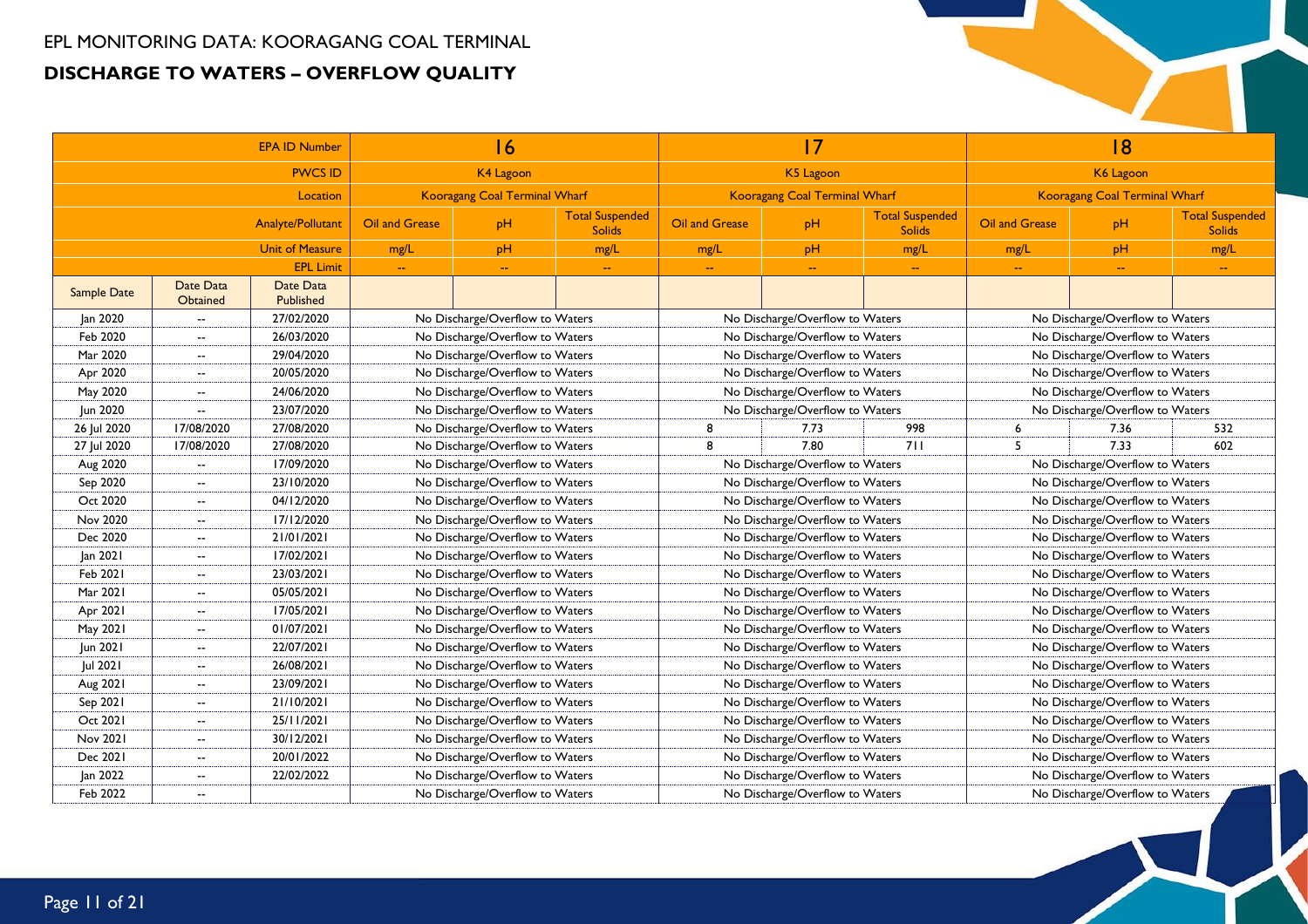| <b>EPA ID Number</b> |                          |                          |                                 | 9                               |                                         |                                 | 20                              |                                         |                                 | 21                                                                                                                                                                                                                                                                                                                                                                                                                                                                                                                                                                                                                                                       |  |  |
|----------------------|--------------------------|--------------------------|---------------------------------|---------------------------------|-----------------------------------------|---------------------------------|---------------------------------|-----------------------------------------|---------------------------------|----------------------------------------------------------------------------------------------------------------------------------------------------------------------------------------------------------------------------------------------------------------------------------------------------------------------------------------------------------------------------------------------------------------------------------------------------------------------------------------------------------------------------------------------------------------------------------------------------------------------------------------------------------|--|--|
|                      |                          | <b>PWCS ID</b>           |                                 | K7 Lagoon                       |                                         |                                 | <b>Detention Pond B</b>         |                                         |                                 | <b>Settling Lagoon 1</b>                                                                                                                                                                                                                                                                                                                                                                                                                                                                                                                                                                                                                                 |  |  |
|                      |                          | Location                 |                                 | Kooragang Coal Terminal Wharf   |                                         |                                 | <b>Kooragang Coal Terminal</b>  |                                         |                                 | <b>Kooragang Coal Terminal</b><br><b>Total Suspended</b><br>pH<br><b>Solids</b><br>pH<br>mg/L<br>$\sim$<br>$\mathbb{H}^{\mathbb{Z}}$<br>$\sim$<br>No Discharge/Overflow to Waters<br>No Discharge/Overflow to Waters<br>No Discharge/Overflow to Waters<br>No Discharge/Overflow to Waters<br>No Discharge/Overflow to Waters<br>No Discharge/Overflow to Waters<br>No Discharge/Overflow to Waters<br>No Discharge/Overflow to Waters<br>No Discharge/Overflow to Waters<br>No Discharge/Overflow to Waters<br>No Discharge/Overflow to Waters<br>No Discharge/Overflow to Waters<br>No Discharge/Overflow to Waters<br>No Discharge/Overflow to Waters |  |  |
|                      |                          | <b>Analyte/Pollutant</b> | Oil and Grease                  | pH                              | <b>Total Suspended</b><br><b>Solids</b> | Oil and Grease                  | pH                              | <b>Total Suspended</b><br><b>Solids</b> | Oil and Grease                  |                                                                                                                                                                                                                                                                                                                                                                                                                                                                                                                                                                                                                                                          |  |  |
|                      |                          | <b>Unit of Measure</b>   | mg/L                            | pH                              | mg/L                                    | mg/L                            | pH                              | mg/L                                    | mg/L                            |                                                                                                                                                                                                                                                                                                                                                                                                                                                                                                                                                                                                                                                          |  |  |
|                      |                          | <b>EPL Limit</b>         | $\mathbf{u}$                    | $\overline{\phantom{a}}$        | $\sim$                                  | $\rightarrow$                   | $\sim$                          | $\rightarrow$                           |                                 |                                                                                                                                                                                                                                                                                                                                                                                                                                                                                                                                                                                                                                                          |  |  |
| <b>Sample Date</b>   | Date Data<br>Obtained    | Date Data<br>Published   |                                 |                                 |                                         |                                 |                                 |                                         |                                 |                                                                                                                                                                                                                                                                                                                                                                                                                                                                                                                                                                                                                                                          |  |  |
| Jan 2018             | $\overline{\phantom{a}}$ | 22/2/2018                | No Discharge/Overflow to Waters |                                 |                                         | No Discharge/Overflow to Waters |                                 |                                         |                                 |                                                                                                                                                                                                                                                                                                                                                                                                                                                                                                                                                                                                                                                          |  |  |
| Feb 2018             | $\overline{\phantom{a}}$ | 20/3/2018                |                                 | No Discharge/Overflow to Waters |                                         |                                 | No Discharge/Overflow to Waters |                                         |                                 |                                                                                                                                                                                                                                                                                                                                                                                                                                                                                                                                                                                                                                                          |  |  |
| Mar 2018             | $\overline{\phantom{a}}$ | 19/4/2018                |                                 | No Discharge/Overflow to Waters |                                         |                                 | No Discharge/Overflow to Waters |                                         |                                 |                                                                                                                                                                                                                                                                                                                                                                                                                                                                                                                                                                                                                                                          |  |  |
| Apr 2018             | $\overline{\phantom{a}}$ | 18/5/2018                |                                 | No Discharge/Overflow to Waters |                                         |                                 | No Discharge/Overflow to Waters |                                         |                                 |                                                                                                                                                                                                                                                                                                                                                                                                                                                                                                                                                                                                                                                          |  |  |
| May 2018             | $\overline{\phantom{a}}$ | 22/6/2018                |                                 | No Discharge/Overflow to Waters |                                         |                                 | No Discharge/Overflow to Waters |                                         |                                 |                                                                                                                                                                                                                                                                                                                                                                                                                                                                                                                                                                                                                                                          |  |  |
| 19 Jun 2018          | 16/7/2018                | 23/7/2018                |                                 | No Discharge/Overflow to Waters |                                         | $2$                             | 7.71                            | 33                                      |                                 |                                                                                                                                                                                                                                                                                                                                                                                                                                                                                                                                                                                                                                                          |  |  |
| 20 Jun 2018          | 16/7/2018                | 23/7/2018                |                                 | No Discharge/Overflow to Waters |                                         | $2$                             | 7.84                            | 90                                      |                                 |                                                                                                                                                                                                                                                                                                                                                                                                                                                                                                                                                                                                                                                          |  |  |
| 21 Jun 2018          | 16/7/2018                | 23/7/2018                |                                 | No Discharge/Overflow to Waters |                                         | $2$                             | 7.78                            | 95                                      |                                 |                                                                                                                                                                                                                                                                                                                                                                                                                                                                                                                                                                                                                                                          |  |  |
| 22 Jun 2018          | 16/7/2018                | 23/7/2018                |                                 | No Discharge/Overflow to Waters |                                         | $2$                             | 7.46                            | 74                                      |                                 |                                                                                                                                                                                                                                                                                                                                                                                                                                                                                                                                                                                                                                                          |  |  |
| 23 Jun 2018          | 16/7/2018                | 23/7/2018                | No Discharge/Overflow to Waters |                                 | $2$                                     | 7.73                            | 16                              |                                         |                                 |                                                                                                                                                                                                                                                                                                                                                                                                                                                                                                                                                                                                                                                          |  |  |
| Jul 2018             | $\overline{\phantom{a}}$ | 21/8/2018                | No Discharge/Overflow to Waters |                                 |                                         | No Discharge/Overflow to Waters |                                 |                                         |                                 |                                                                                                                                                                                                                                                                                                                                                                                                                                                                                                                                                                                                                                                          |  |  |
| Aug 2018             | $\overline{\phantom{a}}$ | 18/9/2018                |                                 | No Discharge/Overflow to Waters |                                         |                                 | No Discharge/Overflow to Waters |                                         |                                 |                                                                                                                                                                                                                                                                                                                                                                                                                                                                                                                                                                                                                                                          |  |  |
| Sep 2018             | $-$                      | 22/10/2018               |                                 | No Discharge/Overflow to Waters |                                         |                                 | No Discharge/Overflow to Waters |                                         |                                 |                                                                                                                                                                                                                                                                                                                                                                                                                                                                                                                                                                                                                                                          |  |  |
| Oct 2018             | $\overline{\phantom{a}}$ | 26/11/2018               |                                 | No Discharge/Overflow to Waters |                                         |                                 | No Discharge/Overflow to Waters |                                         |                                 |                                                                                                                                                                                                                                                                                                                                                                                                                                                                                                                                                                                                                                                          |  |  |
| Nov 2018             | $-$                      | 19/12/2018               |                                 | No Discharge/Overflow to Waters |                                         |                                 | No Discharge/Overflow to Waters |                                         |                                 | No Discharge/Overflow to Waters                                                                                                                                                                                                                                                                                                                                                                                                                                                                                                                                                                                                                          |  |  |
| Dec 2018             | $\overline{\phantom{a}}$ | 12/02/2019               |                                 | No Discharge/Overflow to Waters |                                         | No Discharge/Overflow to Waters |                                 |                                         | No Discharge/Overflow to Waters |                                                                                                                                                                                                                                                                                                                                                                                                                                                                                                                                                                                                                                                          |  |  |
| Jan 2019             | $\overline{\phantom{a}}$ | 20/2/2019                |                                 | No Discharge/Overflow to Waters |                                         |                                 | No Discharge/Overflow to Waters |                                         |                                 | No Discharge/Overflow to Waters                                                                                                                                                                                                                                                                                                                                                                                                                                                                                                                                                                                                                          |  |  |
| Feb 2019             | $\overline{\phantom{a}}$ | 26/3/2019                |                                 | No Discharge/Overflow to Waters |                                         |                                 | No Discharge/Overflow to Waters |                                         |                                 | No Discharge/Overflow to Waters                                                                                                                                                                                                                                                                                                                                                                                                                                                                                                                                                                                                                          |  |  |
| Mar 2019             | $\overline{\phantom{a}}$ | 16/4/2019                |                                 | No Discharge/Overflow to Waters |                                         |                                 | No Discharge/Overflow to Waters |                                         |                                 | No Discharge/Overflow to Waters                                                                                                                                                                                                                                                                                                                                                                                                                                                                                                                                                                                                                          |  |  |
| Apr 2019             | $\overline{\phantom{a}}$ | 14/05/2019               |                                 | No Discharge/Overflow to Waters |                                         |                                 | No Discharge/Overflow to Waters |                                         |                                 | No Discharge/Overflow to Waters                                                                                                                                                                                                                                                                                                                                                                                                                                                                                                                                                                                                                          |  |  |
| May 2019             | $\overline{\phantom{a}}$ | 18/06/2019               |                                 | No Discharge/Overflow to Waters |                                         |                                 | No Discharge/Overflow to Waters |                                         |                                 | No Discharge/Overflow to Waters                                                                                                                                                                                                                                                                                                                                                                                                                                                                                                                                                                                                                          |  |  |
| Jun 2019             | $\overline{\phantom{a}}$ | 17/07/2019               |                                 | No Discharge/Overflow to Waters |                                         |                                 | No Discharge/Overflow to Waters |                                         |                                 | No Discharge/Overflow to Waters                                                                                                                                                                                                                                                                                                                                                                                                                                                                                                                                                                                                                          |  |  |
| Jul 2019             | $\overline{\phantom{a}}$ | 15/08/2019               |                                 | No Discharge/Overflow to Waters |                                         |                                 | No Discharge/Overflow to Waters |                                         |                                 | No Discharge/Overflow to Waters                                                                                                                                                                                                                                                                                                                                                                                                                                                                                                                                                                                                                          |  |  |
| Aug 2019             | $\overline{\phantom{a}}$ | 19/09/2019               |                                 | No Discharge/Overflow to Waters |                                         |                                 | No Discharge/Overflow to Waters |                                         |                                 | No Discharge/Overflow to Waters                                                                                                                                                                                                                                                                                                                                                                                                                                                                                                                                                                                                                          |  |  |
| Sep 2019             | $-$                      | 18/10/2019               |                                 | No Discharge/Overflow to Waters |                                         |                                 | No Discharge/Overflow to Waters |                                         |                                 | No Discharge/Overflow to Waters                                                                                                                                                                                                                                                                                                                                                                                                                                                                                                                                                                                                                          |  |  |
| Oct 2019             | $\overline{\phantom{a}}$ | 26/11/2019               |                                 | No Discharge/Overflow to Waters |                                         |                                 | No Discharge/Overflow to Waters |                                         |                                 | No Discharge/Overflow to Waters                                                                                                                                                                                                                                                                                                                                                                                                                                                                                                                                                                                                                          |  |  |
| Nov 2019             | $\overline{\phantom{a}}$ | 20/12/2019               |                                 | No Discharge/Overflow to Waters |                                         |                                 | No Discharge/Overflow to Waters |                                         |                                 | No Discharge/Overflow to Waters                                                                                                                                                                                                                                                                                                                                                                                                                                                                                                                                                                                                                          |  |  |
| Dec 2019             | $\overline{\phantom{a}}$ | 30/01/2020               |                                 | No Discharge/Overflow to Waters |                                         | No Discharge/Overflow to Waters |                                 |                                         | No Discharge/Overflow to Waters |                                                                                                                                                                                                                                                                                                                                                                                                                                                                                                                                                                                                                                                          |  |  |
| Jan 2020             | $\overline{\phantom{a}}$ | 27/02/2020               |                                 | No Discharge/Overflow to Waters |                                         | No Discharge/Overflow to Waters |                                 |                                         | No Discharge/Overflow to Waters |                                                                                                                                                                                                                                                                                                                                                                                                                                                                                                                                                                                                                                                          |  |  |
| Feb 2020             | $\overline{\phantom{a}}$ | 26/03/2020               |                                 | No Discharge/Overflow to Waters |                                         |                                 | No Discharge/Overflow to Waters |                                         |                                 | No Discharge/Overflow to Wat                                                                                                                                                                                                                                                                                                                                                                                                                                                                                                                                                                                                                             |  |  |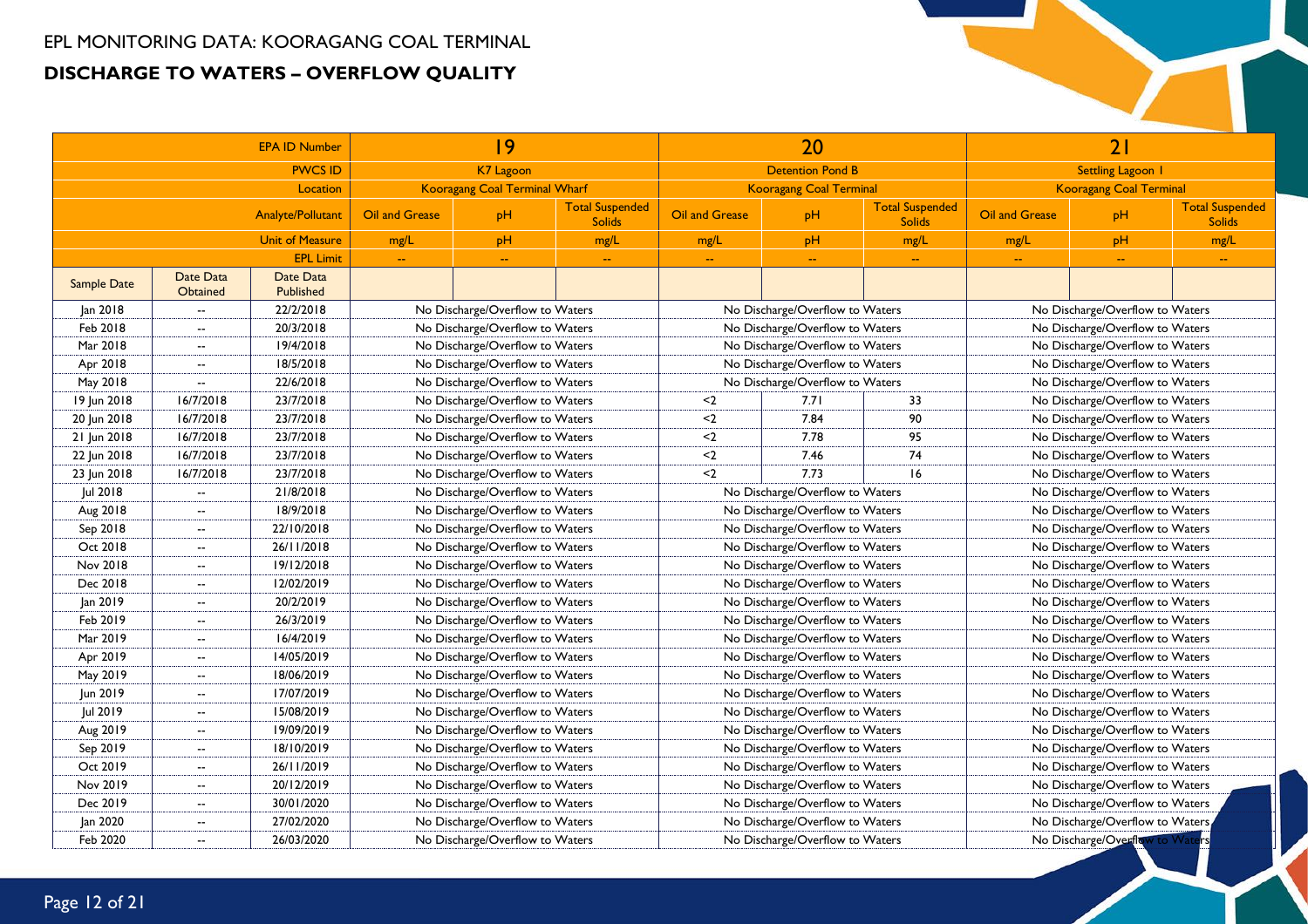| <b>EPA ID Number</b> |                          |                          |                                 | 9                               |                                         |                | 20                              |                                         |                                 | 21                              |                                         |
|----------------------|--------------------------|--------------------------|---------------------------------|---------------------------------|-----------------------------------------|----------------|---------------------------------|-----------------------------------------|---------------------------------|---------------------------------|-----------------------------------------|
|                      |                          | <b>PWCS ID</b>           |                                 | K7 Lagoon                       |                                         |                | <b>Detention Pond B</b>         |                                         |                                 | <b>Settling Lagoon 1</b>        |                                         |
|                      |                          | Location                 |                                 | Kooragang Coal Terminal Wharf   |                                         |                | <b>Kooragang Coal Terminal</b>  |                                         |                                 | <b>Kooragang Coal Terminal</b>  |                                         |
|                      |                          | <b>Analyte/Pollutant</b> | Oil and Grease                  | pH                              | <b>Total Suspended</b><br><b>Solids</b> | Oil and Grease | pH                              | <b>Total Suspended</b><br><b>Solids</b> | Oil and Grease                  | pH                              | <b>Total Suspended</b><br><b>Solids</b> |
|                      |                          | <b>Unit of Measure</b>   | mg/L                            | pH                              | mg/L                                    | mg/L           | pH                              | mg/L                                    | mg/L                            | pH                              | mg/L                                    |
|                      |                          | <b>EPL Limit</b>         | $\mathbb{L} \mathbb{L}$         |                                 |                                         | $\sim$         |                                 | $\sim$                                  |                                 |                                 | $\mathbb{Z}^2$                          |
| Sample Date          | Date Data<br>Obtained    | Date Data<br>Published   |                                 |                                 |                                         |                |                                 |                                         |                                 |                                 |                                         |
| Mar 2020             | $\overline{\phantom{a}}$ | 29/04/2020               |                                 | No Discharge/Overflow to Waters |                                         |                | No Discharge/Overflow to Waters |                                         |                                 | No Discharge/Overflow to Waters |                                         |
| Apr 2020             | $\overline{\phantom{a}}$ | 20/05/2020               |                                 | No Discharge/Overflow to Waters |                                         |                | No Discharge/Overflow to Waters |                                         |                                 | No Discharge/Overflow to Waters |                                         |
| May 2020             | $\overline{\phantom{a}}$ | 24/06/2020               |                                 | No Discharge/Overflow to Waters |                                         |                | No Discharge/Overflow to Waters |                                         |                                 | No Discharge/Overflow to Waters |                                         |
| Jun 2020             | $\overline{\phantom{a}}$ | 23/07/2020               |                                 | No Discharge/Overflow to Waters |                                         |                | No Discharge/Overflow to Waters |                                         |                                 | No Discharge/Overflow to Waters |                                         |
| 26 Jul 2020          | 17/08/2020               | 27/08/2020               | 6                               | 7.35                            | 996                                     |                | No Discharge/Overflow to Waters |                                         |                                 | No Discharge/Overflow to Waters |                                         |
| 27 Jul 2020          | 17/08/2020               | 27/08/2020               | 9                               | 7.44                            | 588                                     | 9              | 7.73                            | 339                                     |                                 | No Discharge/Overflow to Waters |                                         |
| 28 Jul 2020          | 17/08/2020               | 27/08/2020               |                                 | No Discharge/Overflow to Waters |                                         | 16             | 7.75                            | 176                                     |                                 | No Discharge/Overflow to Waters |                                         |
| 29 Jul 2020          | 17/08/2020               | 27/08/2020               |                                 | No Discharge/Overflow to Waters |                                         |                | 7.76                            | 166                                     | No Discharge/Overflow to Waters |                                 |                                         |
| 30 Jul 2020          | 17/08/2020               | 27/08/2020               |                                 | No Discharge/Overflow to Waters |                                         | 6              | 7.63                            | 69                                      |                                 | No Discharge/Overflow to Waters |                                         |
| 31 Jul 2020          | 17/08/2020               | 27/08/2020               | No Discharge/Overflow to Waters |                                 |                                         | $<$ 5          | 8.05                            | 87                                      |                                 | No Discharge/Overflow to Waters |                                         |
| Aug 2020             | $\overline{\phantom{a}}$ | 17/09/2020               | No Discharge/Overflow to Waters |                                 |                                         |                | No Discharge/Overflow to Waters |                                         |                                 | No Discharge/Overflow to Waters |                                         |
| Sep 2020             | $\overline{\phantom{a}}$ | 23/10/2020               |                                 | No Discharge/Overflow to Waters |                                         |                | No Discharge/Overflow to Waters |                                         |                                 | No Discharge/Overflow to Waters |                                         |
| 30 Oct 2020          | 16/11/2020               | 04/12/2020               |                                 | No Discharge/Overflow to Waters |                                         | $<$ 5          | 7.83                            | 291                                     |                                 | No Discharge/Overflow to Waters |                                         |
| 31 Oct 2020          | 16/11/2020               | 04/12/2020               |                                 | No Discharge/Overflow to Waters |                                         | $<$ 5          | 7.74                            | 304                                     | No Discharge/Overflow to Waters |                                 |                                         |
| I Nov 2020           | 16/11/2020               | 04/12/2020               |                                 | No Discharge/Overflow to Waters |                                         | $<$ 5          | 7.72                            | 352                                     | No Discharge/Overflow to Waters |                                 |                                         |
| 2 Nov 2020           | 16/11/2020               | 04/12/2020               |                                 | No Discharge/Overflow to Waters |                                         | $<$ 5          | 7.75                            | 372                                     |                                 | No Discharge/Overflow to Waters |                                         |
| 3 Nov 2020           | 16/11/2020               | 04/12/2020               |                                 | No Discharge/Overflow to Waters |                                         | $\overline{7}$ | 7.63                            | 342                                     | No Discharge/Overflow to Waters |                                 |                                         |
| 6 Nov 2020           | 16/12/2020               | 17/12/2020               |                                 | No Discharge/Overflow to Waters |                                         | $<$ 5          | 7.55                            | 324                                     |                                 | No Discharge/Overflow to Waters |                                         |
| 7 Nov 2020           | 16/12/2020               | 17/12/2020               |                                 | No Discharge/Overflow to Waters |                                         | $<$ 5          | 7.87                            | 344                                     |                                 | No Discharge/Overflow to Waters |                                         |
| Dec 2020             | $\overline{\phantom{a}}$ | 21/01/2021               |                                 | No Discharge/Overflow to Waters |                                         |                | No Discharge/Overflow to Waters |                                         |                                 | No Discharge/Overflow to Waters |                                         |
| Jan 2021             | $\overline{\phantom{a}}$ | 17/02/2021               |                                 | No Discharge/Overflow to Waters |                                         |                | No Discharge/Overflow to Waters |                                         |                                 | No Discharge/Overflow to Waters |                                         |
| Feb 2021             | $\overline{a}$           | 23/03/2021               |                                 | No Discharge/Overflow to Waters |                                         |                | No Discharge/Overflow to Waters |                                         |                                 | No Discharge/Overflow to Waters |                                         |
| 19 Mar 2021          | 05/05/2021               | 13/05/2021               |                                 | No Discharge/Overflow to Waters |                                         | $2$            | 7.66                            | 115                                     |                                 | No Discharge/Overflow to Waters |                                         |
| 20 Mar 2021          | 05/05/2021               | 13/05/2021               |                                 | No Discharge/Overflow to Waters |                                         | $2$            | 7.72                            | 119                                     |                                 | No Discharge/Overflow to Waters |                                         |
| 21 Mar 2021          | 05/05/2021               | 13/05/2021               |                                 | No Discharge/Overflow to Waters |                                         | $2$            | 7.5                             | 99                                      |                                 | No Discharge/Overflow to Waters |                                         |
| 22 Mar 2021          | 05/05/2021               | 13/05/2021               | No Discharge/Overflow to Waters |                                 | $2$                                     | 7.60           | 92                              |                                         | No Discharge/Overflow to Waters |                                 |                                         |
| 23 Mar 2021          | 05/05/2021               | 13/05/2021               |                                 | No Discharge/Overflow to Waters |                                         | $2$            | 7.59                            | 59                                      | No Discharge/Overflow to Waters |                                 |                                         |
| 24 Mar 2021          | 05/05/2021               | 13/05/2021               |                                 | No Discharge/Overflow to Waters |                                         | $2$            | 7.16                            | 280                                     | No Discharge/Overflow to Waters |                                 |                                         |
| Apr 2021             | $\overline{\phantom{a}}$ | 27/05/2021               |                                 | No Discharge/Overflow to Waters |                                         |                | No Discharge/Overflow to Waters |                                         | No Discharge/Overflow to Waters |                                 |                                         |
| May 2021             | $\overline{\phantom{a}}$ | 01/07/2021               |                                 | No Discharge/Overflow to Waters |                                         |                | No Discharge/Overflow to Waters |                                         | No Discharge/Overflow to Wate   |                                 |                                         |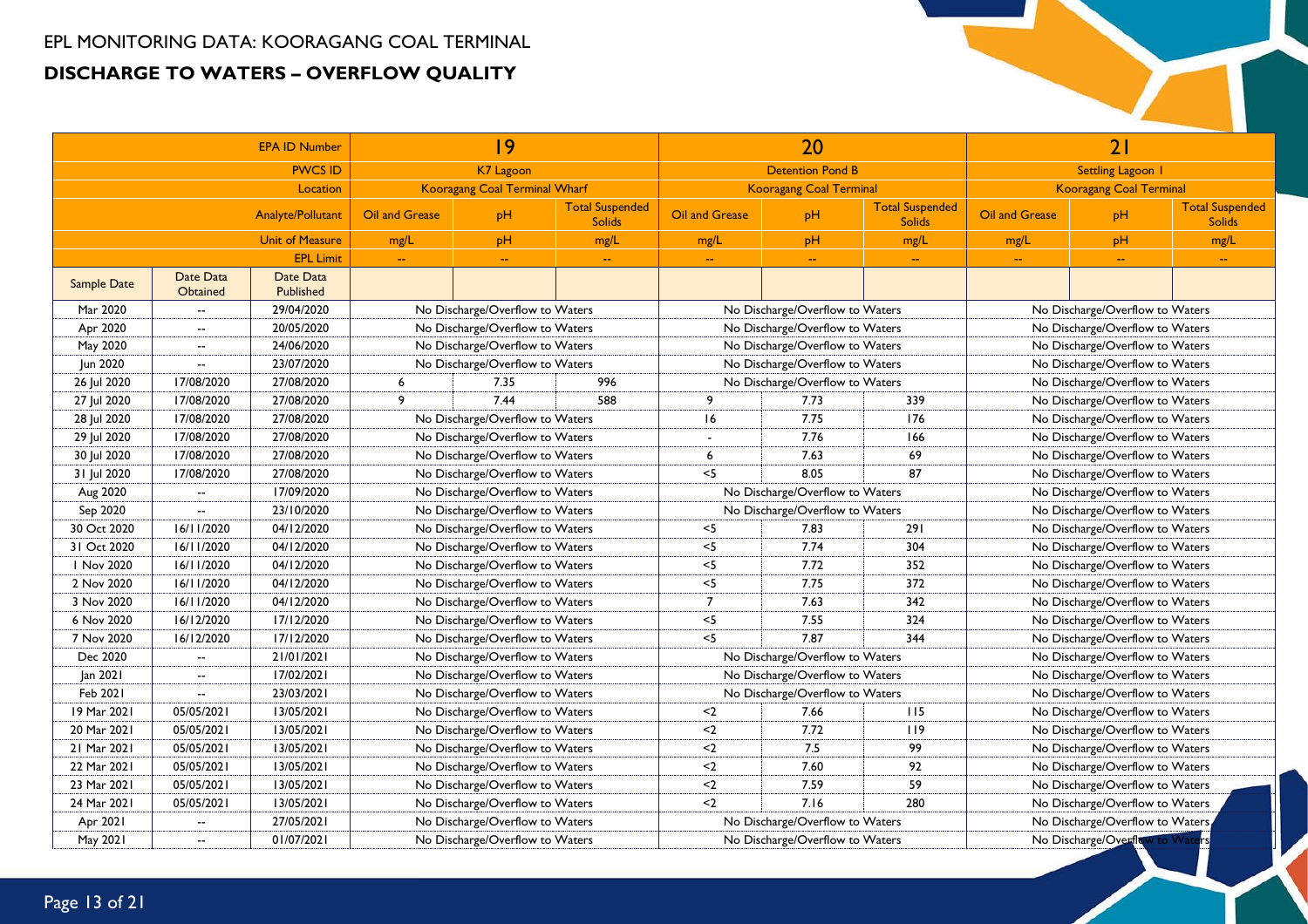|                        |                              | <b>EPA ID Number</b>                          |                                 | 19                                   |                                         |                                 | 20                              |                                         |                                 | 21                              |                                         |
|------------------------|------------------------------|-----------------------------------------------|---------------------------------|--------------------------------------|-----------------------------------------|---------------------------------|---------------------------------|-----------------------------------------|---------------------------------|---------------------------------|-----------------------------------------|
|                        |                              | <b>PWCS ID</b>                                |                                 | K7 Lagoon                            |                                         |                                 | <b>Detention Pond B</b>         |                                         |                                 | Settling Lagoon 1               |                                         |
|                        |                              | <b>Location</b>                               |                                 | <b>Kooragang Coal Terminal Wharf</b> |                                         |                                 | <b>Kooragang Coal Terminal</b>  |                                         |                                 | <b>Kooragang Coal Terminal</b>  |                                         |
| Analyte/Pollutant      |                              |                                               | Oil and Grease                  | pH                                   | <b>Total Suspended</b><br><b>Solids</b> | Oil and Grease                  | pH                              | <b>Total Suspended</b><br><b>Solids</b> | Oil and Grease                  | pH                              | <b>Total Suspended</b><br><b>Solids</b> |
| <b>Unit of Measure</b> |                              |                                               | mg/L                            | pH                                   | mg/L                                    | mg/L                            | pH                              | mg/L                                    | mg/L                            | pH                              | mg/L                                    |
| <b>EPL Limit</b>       |                              |                                               | $\sim$ $\sim$                   | $\overline{\phantom{a}}$             | $\sim$ $\sim$                           | $\sim$                          | $\sim$                          | $\sim$                                  | $\sim$                          | $\sim$ $\sim$                   | $\sim$                                  |
| <b>Sample Date</b>     | Date Data<br><b>Obtained</b> | Date Data<br><b>Published</b>                 |                                 |                                      |                                         |                                 |                                 |                                         |                                 |                                 |                                         |
| Jun 2021               | $\overline{\phantom{a}}$     | 22/07/2021                                    |                                 | No Discharge/Overflow to Waters      |                                         |                                 | No Discharge/Overflow to Waters |                                         |                                 | No Discharge/Overflow to Waters |                                         |
| Jul 2021               | $- -$                        | 26/08/2021                                    |                                 | No Discharge/Overflow to Waters      |                                         |                                 | No Discharge/Overflow to Waters |                                         |                                 | No Discharge/Overflow to Waters |                                         |
| Aug 2021               | $\overline{\phantom{a}}$     | 23/09/2021                                    |                                 | No Discharge/Overflow to Waters      |                                         |                                 | No Discharge/Overflow to Waters |                                         |                                 | No Discharge/Overflow to Waters |                                         |
| Sep 2021               | $\sim$                       | 21/10/2021                                    |                                 | No Discharge/Overflow to Waters      |                                         |                                 | No Discharge/Overflow to Waters |                                         |                                 | No Discharge/Overflow to Waters |                                         |
| Oct 2021               | $- -$                        | 25/11/2021                                    |                                 | No Discharge/Overflow to Waters      |                                         |                                 | No Discharge/Overflow to Waters |                                         | No Discharge/Overflow to Waters |                                 |                                         |
| 26 Nov 2021            | 20/12/2021                   | 30/12/2021                                    |                                 | No Discharge/Overflow to Waters      |                                         | ≺5                              | 7.70                            | 32                                      |                                 | No Discharge/Overflow to Waters |                                         |
| 27 Nov 2021            | 20/12/2021                   | 30/12/2021                                    |                                 | No Discharge/Overflow to Waters      |                                         | $<$ 5                           | 7.46                            | 56                                      |                                 | No Discharge/Overflow to Waters |                                         |
| 28 Nov 2021            | 20/12/2021                   | 30/12/2021                                    |                                 | No Discharge/Overflow to Waters      |                                         | $<$ 5                           | 7.75                            | 58                                      |                                 | No Discharge/Overflow to Waters |                                         |
| 29 Nov 2021            | 20/12/2021                   | 30/12/2021                                    | No Discharge/Overflow to Waters |                                      | $<$ 5                                   | 7.94                            | 28                              |                                         | No Discharge/Overflow to Waters |                                 |                                         |
| Dec 2021               | $\sim$                       | No Discharge/Overflow to Waters<br>20/01/2022 |                                 | No Discharge/Overflow to Waters      |                                         |                                 | No Discharge/Overflow to Waters |                                         |                                 |                                 |                                         |
| Jan 2022               | $- -$                        | 22/02/2022                                    | No Discharge/Overflow to Waters |                                      |                                         | No Discharge/Overflow to Waters |                                 |                                         | No Discharge/Overflow to Waters |                                 |                                         |
| Feb 2022               | $\overline{\phantom{a}}$     |                                               |                                 | No Discharge/Overflow to Waters      |                                         |                                 | No Discharge/Overflow to Waters |                                         |                                 | No Discharge/Overflow to Waters |                                         |

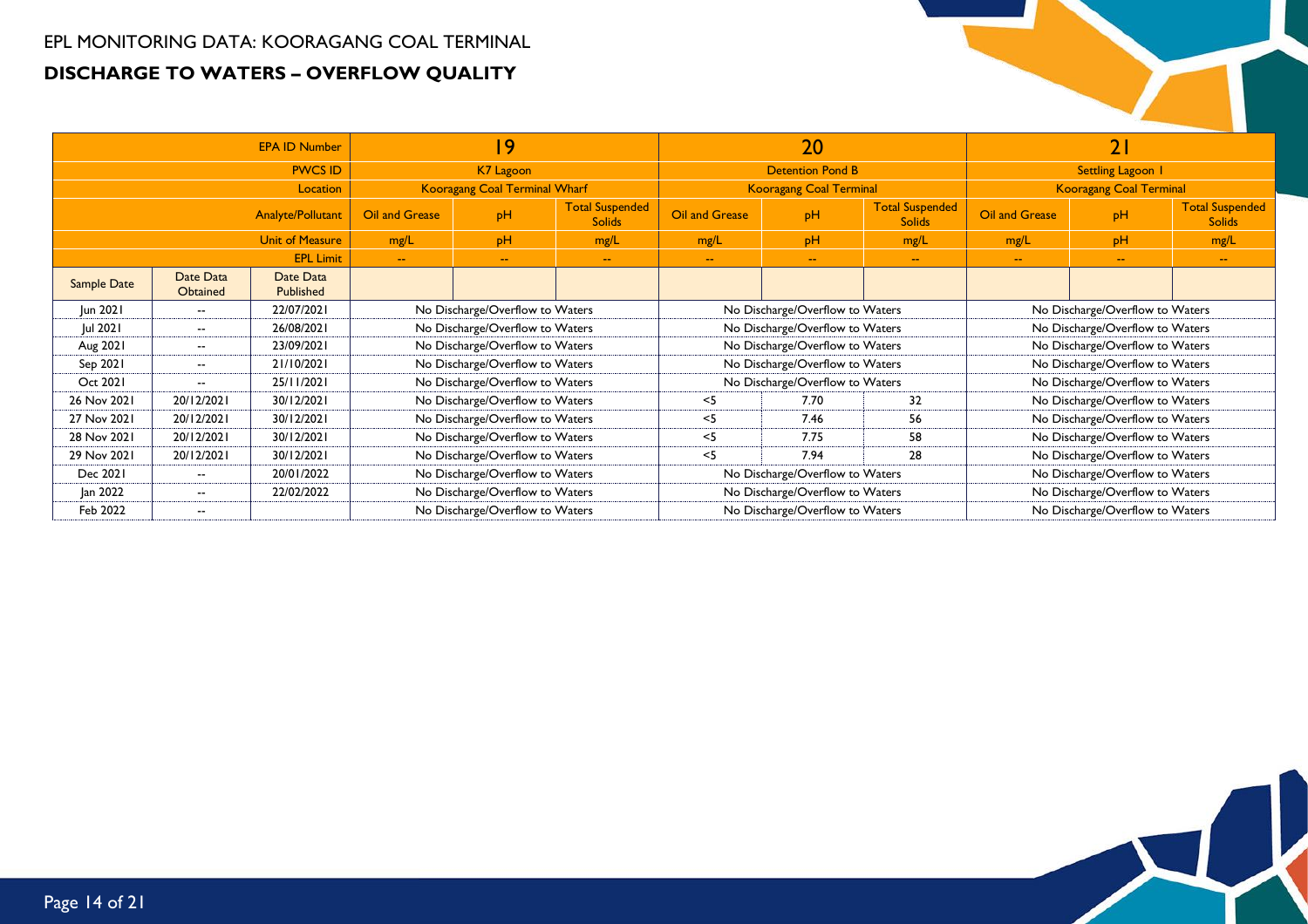| <b>EPA ID Number</b> |                              |                          |                                 | 22                              |                                         |                                 | 23                              |                                         |                                 | 24                              |                                         |  |
|----------------------|------------------------------|--------------------------|---------------------------------|---------------------------------|-----------------------------------------|---------------------------------|---------------------------------|-----------------------------------------|---------------------------------|---------------------------------|-----------------------------------------|--|
|                      |                              | <b>PWCS ID</b>           |                                 | Clarified Lagoon 1              |                                         |                                 | <b>Detention Pond D</b>         |                                         |                                 | Settling Lagoon 2               |                                         |  |
|                      |                              | Location                 |                                 | <b>Kooragang Coal Terminal</b>  |                                         |                                 | <b>Kooragang Coal Terminal</b>  |                                         |                                 | <b>Kooragang Coal Terminal</b>  |                                         |  |
|                      |                              | <b>Analyte/Pollutant</b> | Oil and Grease                  | pH                              | <b>Total Suspended</b><br><b>Solids</b> | Oil and Grease                  | pH                              | <b>Total Suspended</b><br><b>Solids</b> | Oil and Grease                  | pH                              | <b>Total Suspended</b><br><b>Solids</b> |  |
|                      |                              | <b>Unit of Measure</b>   | mg/L                            | pH                              | mg/L                                    | mg/L                            | pH                              | mg/L                                    | mg/L                            | pH                              | mg/L                                    |  |
|                      |                              | <b>EPL Limit</b>         | $\sim$                          | $\rightarrow$                   | $\rightarrow$                           | $\rightarrow$                   | $\sim$                          | $\rightarrow$                           | ÷.                              | $\overline{\phantom{m}}$        | $\rightarrow$                           |  |
| <b>Sample Date</b>   | Date Data<br><b>Obtained</b> | Date Data<br>Published   |                                 |                                 |                                         |                                 |                                 |                                         |                                 |                                 |                                         |  |
| Jan 2018             | $\overline{\phantom{a}}$     | 22/2/2018                |                                 | No Discharge/Overflow to Waters |                                         |                                 | No Discharge/Overflow to Waters |                                         |                                 | No Discharge/Overflow to Waters |                                         |  |
| Feb 2018             | $\overline{\phantom{a}}$     | 20/3/2018                |                                 | No Discharge/Overflow to Waters |                                         |                                 | No Discharge/Overflow to Waters |                                         |                                 | No Discharge/Overflow to Waters |                                         |  |
| Mar 2018             | $\overline{\phantom{a}}$     | 19/4/2018                |                                 | No Discharge/Overflow to Waters |                                         |                                 | No Discharge/Overflow to Waters |                                         |                                 | No Discharge/Overflow to Waters |                                         |  |
| Apr 2018             | $\overline{\phantom{a}}$     | 18/5/2018                |                                 | No Discharge/Overflow to Waters |                                         |                                 | No Discharge/Overflow to Waters |                                         |                                 | No Discharge/Overflow to Waters |                                         |  |
| May 2018             | $\overline{\phantom{a}}$     | 22/6/2018                |                                 | No Discharge/Overflow to Waters |                                         |                                 | No Discharge/Overflow to Waters |                                         |                                 | No Discharge/Overflow to Waters |                                         |  |
| 19 Jun 2018          | 16/7/2018                    | 23/7/2018                |                                 | No Discharge/Overflow to Waters |                                         | $2$                             | 8.08                            | 17                                      |                                 | No Discharge/Overflow to Waters |                                         |  |
| 20 Jun 2018          | 16/7/2018                    | 23/7/2018                |                                 | No Discharge/Overflow to Waters |                                         | $2$                             | 8.08                            | 94                                      |                                 | No Discharge/Overflow to Waters |                                         |  |
| 21 Jun 2018          | 16/7/2018                    | 23/7/2018                |                                 | No Discharge/Overflow to Waters |                                         | $2$                             | 8.03                            | 39                                      | No Discharge/Overflow to Waters |                                 |                                         |  |
| 22 Jun 2018          | 16/7/2018                    | 23/7/2018                |                                 | No Discharge/Overflow to Waters |                                         | $2$                             | 7.99                            | 23                                      |                                 | No Discharge/Overflow to Waters |                                         |  |
| 23 Jun 2018          | 16/7/2018                    | 23/7/2018                | No Discharge/Overflow to Waters |                                 |                                         | $2$                             | 8.07                            | $<$ 5                                   |                                 | No Discharge/Overflow to Waters |                                         |  |
| 24 Jun 2018          | 16/7/2018                    | 23/7/2018                | No Discharge/Overflow to Waters |                                 | $\overline{2}$                          | 8.09                            | $<$ 5                           |                                         | No Discharge/Overflow to Waters |                                 |                                         |  |
| 25 Jun 2018          | 16/7/2018                    | 23/7/2018                |                                 | No Discharge/Overflow to Waters |                                         | $2$                             | 8.11                            | 8                                       |                                 | No Discharge/Overflow to Waters |                                         |  |
| Jul 2018             | $\overline{\phantom{a}}$     | 21/8/2018                |                                 | No Discharge/Overflow to Waters |                                         |                                 | No Discharge/Overflow to Waters |                                         |                                 | No Discharge/Overflow to Waters |                                         |  |
| Aug 2018             | $\overline{\phantom{a}}$     | 18/9/2018                |                                 | No Discharge/Overflow to Waters |                                         |                                 | No Discharge/Overflow to Waters |                                         |                                 | No Discharge/Overflow to Waters |                                         |  |
| Sep 2018             | $\overline{\phantom{a}}$     | 22/10/2018               |                                 | No Discharge/Overflow to Waters |                                         |                                 | No Discharge/Overflow to Waters |                                         |                                 | No Discharge/Overflow to Waters |                                         |  |
| Oct 2018             | $\sim$                       | 26/11/2018               |                                 | No Discharge/Overflow to Waters |                                         |                                 | No Discharge/Overflow to Waters |                                         |                                 | No Discharge/Overflow to Waters |                                         |  |
| Nov 2018             | $\overline{\phantom{a}}$     | 19/12/2018               |                                 | No Discharge/Overflow to Waters |                                         |                                 | No Discharge/Overflow to Waters |                                         |                                 | No Discharge/Overflow to Waters |                                         |  |
| Dec 2018             | $\overline{\phantom{a}}$     | 12/02/2019               |                                 | No Discharge/Overflow to Waters |                                         |                                 | No Discharge/Overflow to Waters |                                         |                                 | No Discharge/Overflow to Waters |                                         |  |
| Jan 2019             | $\overline{\phantom{a}}$     | 20/02/2019               |                                 | No Discharge/Overflow to Waters |                                         |                                 | No Discharge/Overflow to Waters |                                         |                                 | No Discharge/Overflow to Waters |                                         |  |
| Feb 2019             | $\sim$                       | 26/3/2019                |                                 | No Discharge/Overflow to Waters |                                         |                                 | No Discharge/Overflow to Waters |                                         |                                 | No Discharge/Overflow to Waters |                                         |  |
| Mar 2019             | $\overline{\phantom{a}}$     | 16/4/2019                |                                 | No Discharge/Overflow to Waters |                                         |                                 | No Discharge/Overflow to Waters |                                         |                                 | No Discharge/Overflow to Waters |                                         |  |
| Apr 2019             | $\overline{\phantom{a}}$     | 14/05/2019               |                                 | No Discharge/Overflow to Waters |                                         |                                 | No Discharge/Overflow to Waters |                                         |                                 | No Discharge/Overflow to Waters |                                         |  |
| May 2019             | $\overline{a}$               | 18/06/2019               |                                 | No Discharge/Overflow to Waters |                                         |                                 | No Discharge/Overflow to Waters |                                         |                                 | No Discharge/Overflow to Waters |                                         |  |
| Jun 2019             | $\overline{\phantom{a}}$     | 17/07/2019               |                                 | No Discharge/Overflow to Waters |                                         |                                 | No Discharge/Overflow to Waters |                                         |                                 | No Discharge/Overflow to Waters |                                         |  |
| Jul 2019             | $-$                          | 15/08/2019               |                                 | No Discharge/Overflow to Waters |                                         |                                 | No Discharge/Overflow to Waters |                                         |                                 | No Discharge/Overflow to Waters |                                         |  |
| Aug 2019             | $\overline{\phantom{a}}$     | 19/09/2019               |                                 | No Discharge/Overflow to Waters |                                         |                                 | No Discharge/Overflow to Waters |                                         |                                 | No Discharge/Overflow to Waters |                                         |  |
| Sep 2019             | $\overline{\phantom{a}}$     | 18/10/2019               | No Discharge/Overflow to Waters |                                 |                                         | No Discharge/Overflow to Waters |                                 |                                         | No Discharge/Overflow to Waters |                                 |                                         |  |
| Oct 2019             | $\overline{a}$               | 26/11/2019               | No Discharge/Overflow to Waters |                                 |                                         | No Discharge/Overflow to Waters |                                 |                                         | No Discharge/Overflow to Waters |                                 |                                         |  |
| Nov 2019             | $\overline{\phantom{a}}$     | 20/12/2019               |                                 | No Discharge/Overflow to Waters |                                         | No Discharge/Overflow to Waters |                                 |                                         | No Discharge/Overflow to Waters |                                 |                                         |  |
| Dec 2019             | $\sim$                       | 30/01/2020               |                                 | No Discharge/Overflow to Waters |                                         |                                 | No Discharge/Overflow to Waters |                                         |                                 | No Discharge/Overflow to Waters |                                         |  |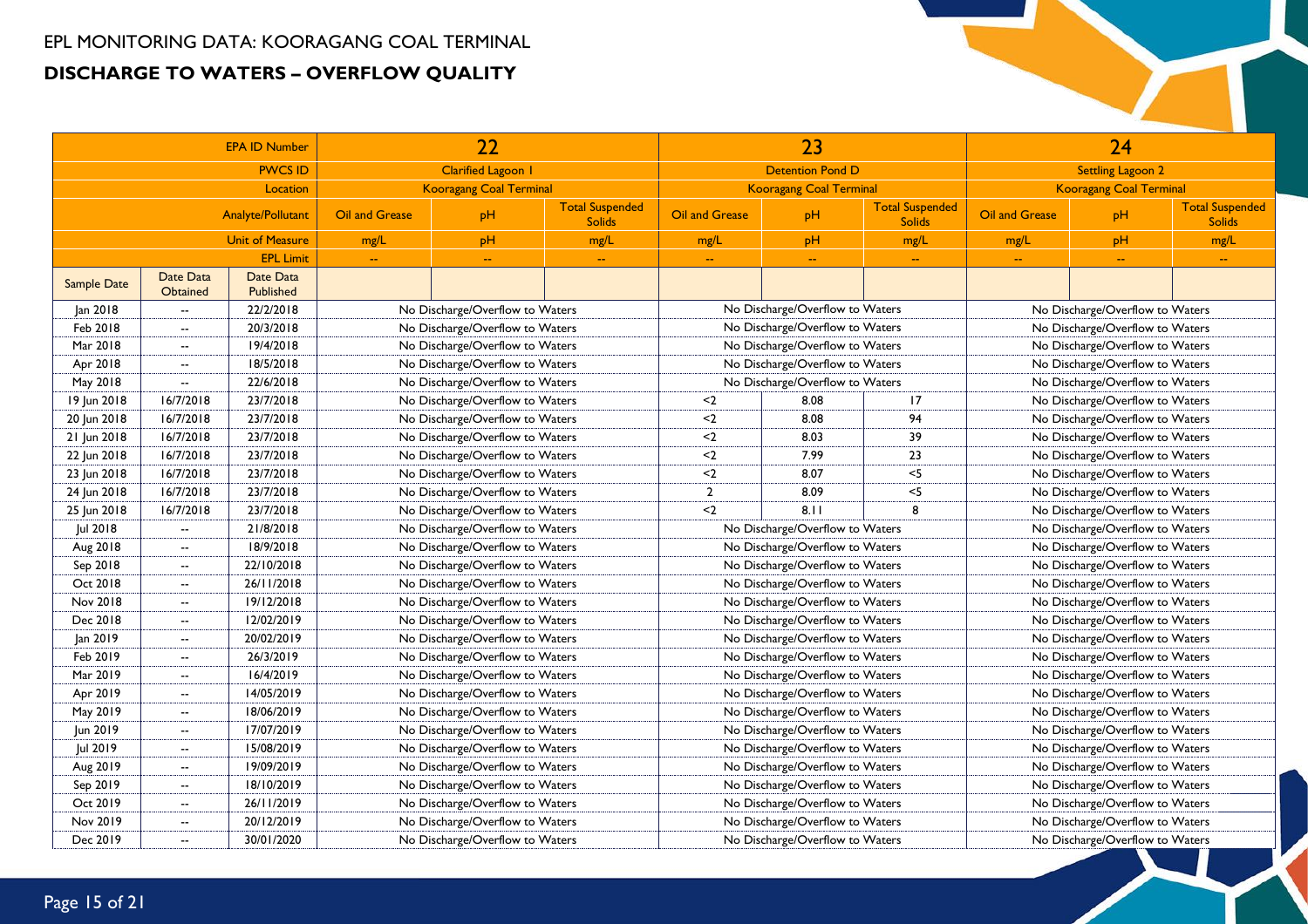| <b>EPA ID Number</b> |                              |                               |                                 | 22                              |                                               |                                 | 23                              |                                         |                                 | 24                              |                                         |
|----------------------|------------------------------|-------------------------------|---------------------------------|---------------------------------|-----------------------------------------------|---------------------------------|---------------------------------|-----------------------------------------|---------------------------------|---------------------------------|-----------------------------------------|
|                      |                              | <b>PWCS ID</b>                |                                 | Clarified Lagoon 1              |                                               |                                 | <b>Detention Pond D</b>         |                                         |                                 | <b>Settling Lagoon 2</b>        |                                         |
|                      |                              | Location                      |                                 | <b>Kooragang Coal Terminal</b>  |                                               |                                 | <b>Kooragang Coal Terminal</b>  |                                         |                                 | <b>Kooragang Coal Terminal</b>  |                                         |
|                      |                              | Analyte/Pollutant             | Oil and Grease                  | pH                              | <b>Total Suspended</b><br><b>Solids</b>       | Oil and Grease                  | pH                              | <b>Total Suspended</b><br><b>Solids</b> | Oil and Grease                  | pH                              | <b>Total Suspended</b><br><b>Solids</b> |
|                      |                              | <b>Unit of Measure</b>        | mg/L                            | pH                              | mg/L                                          | mg/L                            | pH                              | mg/L                                    | mg/L                            | pH                              | mg/L                                    |
|                      |                              | <b>EPL Limit</b>              | $\sim$                          | $\mathbb{H}^{\mathbb{H}}$       | $\mathord{\hspace{1pt}\text{--}\hspace{1pt}}$ | $\mathbb{H}^{\mathbb{H}}$       | $\sim$                          | $\overline{\phantom{a}}$                | $\sim$                          | $\rightarrow$                   | $\mathbb{Z}^{\mathbb{Z}}$               |
| Sample Date          | Date Data<br><b>Obtained</b> | Date Data<br><b>Published</b> |                                 |                                 |                                               |                                 |                                 |                                         |                                 |                                 |                                         |
| lan 2020             | $\mathbf{L}$                 | 27/02/2020                    |                                 | No Discharge/Overflow to Waters |                                               |                                 | No Discharge/Overflow to Waters |                                         |                                 | No Discharge/Overflow to Waters |                                         |
| Feb 2020             | $\overline{a}$               | 26/03/2020                    |                                 | No Discharge/Overflow to Waters |                                               |                                 | No Discharge/Overflow to Waters |                                         |                                 | No Discharge/Overflow to Waters |                                         |
| Mar 2020             | $\overline{\phantom{a}}$     | 29/04/2020                    |                                 | No Discharge/Overflow to Waters |                                               |                                 | No Discharge/Overflow to Waters |                                         |                                 | No Discharge/Overflow to Waters |                                         |
| Apr 2020             | $\overline{\phantom{a}}$     | 20/05/2020                    |                                 | No Discharge/Overflow to Waters |                                               |                                 | No Discharge/Overflow to Waters |                                         |                                 | No Discharge/Overflow to Waters |                                         |
| May 2020             | $\overline{\phantom{a}}$     | 24/06/2020                    |                                 | No Discharge/Overflow to Waters |                                               |                                 | No Discharge/Overflow to Waters |                                         |                                 | No Discharge/Overflow to Waters |                                         |
| Jun 2020             | $\mathbf{L}$                 | 23/07/2020                    |                                 | No Discharge/Overflow to Waters |                                               |                                 | No Discharge/Overflow to Waters |                                         |                                 | No Discharge/Overflow to Waters |                                         |
| 28 Jul 2020          | 17/08/2020                   | 28/08/2020                    |                                 | No Discharge/Overflow to Waters |                                               | $\overline{7}$                  | 7.60                            | 566                                     |                                 | No Discharge/Overflow to Waters |                                         |
| 29 Jul 2020          | 17/08/2020                   | 27/08/2020                    |                                 | No Discharge/Overflow to Waters |                                               | $<$ 5                           | 8.07                            | 325                                     | No Discharge/Overflow to Waters |                                 |                                         |
| 30 Jul 2020          | 17/08/2020                   | 27/08/2020                    | No Discharge/Overflow to Waters |                                 |                                               | $<$ 5                           | 8.06                            | 106                                     |                                 | No Discharge/Overflow to Waters |                                         |
| 31 Jul 2020          | 17/08/2020                   | 27/08/2020                    | No Discharge/Overflow to Waters |                                 |                                               | $<$ 5                           | 7.74                            | 86                                      |                                 | No Discharge/Overflow to Waters |                                         |
| Aug 2020             | 17/08/2020                   | 27/08/2020                    | No Discharge/Overflow to Waters |                                 | $<$ 5                                         | 8.07                            | 38                              |                                         | No Discharge/Overflow to Waters |                                 |                                         |
| 2 Aug 2020           | 17/08/2020                   | 27/08/2020                    |                                 | No Discharge/Overflow to Waters |                                               | $<$ 5                           | 8.12                            | 32                                      |                                 | No Discharge/Overflow to Waters |                                         |
| 3 Aug 2020           | 17/08/2020                   | 27/08/2020                    |                                 | No Discharge/Overflow to Waters |                                               | $<$ 5                           | 8.14                            | 23                                      |                                 | No Discharge/Overflow to Waters |                                         |
| 4 Aug 2020           | 17/08/2020                   | 27/08/2020                    |                                 | No Discharge/Overflow to Waters |                                               | $<$ 5                           | 8.18                            | 34                                      |                                 | No Discharge/Overflow to Waters |                                         |
| Sep 2020             | $\mathbf{u}$                 | 23/10/2020                    |                                 | No Discharge/Overflow to Waters |                                               |                                 | No Discharge/Overflow to Waters |                                         |                                 | No Discharge/Overflow to Waters |                                         |
| Oct 2020             | $\mathbf{u}$                 | 04/12/2020                    |                                 | No Discharge/Overflow to Waters |                                               |                                 | No Discharge/Overflow to Waters |                                         |                                 | No Discharge/Overflow to Waters |                                         |
| Nov 2020             | $\overline{\phantom{a}}$     | 17/12/2020                    |                                 | No Discharge/Overflow to Waters |                                               |                                 | No Discharge/Overflow to Waters |                                         |                                 | No Discharge/Overflow to Waters |                                         |
| Dec 2020             | $\overline{\phantom{a}}$     | 21/01/2021                    |                                 | No Discharge/Overflow to Waters |                                               |                                 | No Discharge/Overflow to Waters |                                         |                                 | No Discharge/Overflow to Waters |                                         |
| Jan 2021             | $\overline{\phantom{a}}$     | 17/02/2021                    |                                 | No Discharge/Overflow to Waters |                                               |                                 | No Discharge/Overflow to Waters |                                         |                                 | No Discharge/Overflow to Waters |                                         |
| Feb 2021             | $\overline{\phantom{a}}$     | 23/03/2021                    |                                 | No Discharge/Overflow to Waters |                                               |                                 | No Discharge/Overflow to Waters |                                         |                                 | No Discharge/Overflow to Waters |                                         |
| 20 Mar 2021          | 05/05/2021                   | 13/05/2021                    |                                 | No Discharge/Overflow to Waters |                                               | $<$ 5                           | 8.02                            | 197                                     |                                 | No Discharge/Overflow to Waters |                                         |
| 21 Mar 2021          | 05/05/2021                   | 13/05/2021                    |                                 | No Discharge/Overflow to Waters |                                               | $<$ 5                           | 7.98                            | 134                                     |                                 | No Discharge/Overflow to Waters |                                         |
| 22 Mar 2021          | 05/05/2021                   | 13/05/2021                    |                                 | No Discharge/Overflow to Waters |                                               | $<$ 5                           | 7.92                            | 92                                      |                                 | No Discharge/Overflow to Waters |                                         |
| 23 Mar 2021          | 05/05/2021                   | 13/05/2021                    |                                 | No Discharge/Overflow to Waters |                                               | $<$ 5                           | 7.97                            | 72                                      |                                 | No Discharge/Overflow to Waters |                                         |
| Apr 2021             | $\overline{\phantom{a}}$     | 27/05/2021                    |                                 | No Discharge/Overflow to Waters |                                               |                                 | No Discharge/Overflow to Waters |                                         |                                 | No Discharge/Overflow to Waters |                                         |
| May 2021             | $\overline{\phantom{a}}$     | 01/07/2021                    | No Discharge/Overflow to Waters |                                 |                                               | No Discharge/Overflow to Waters |                                 |                                         | No Discharge/Overflow to Waters |                                 |                                         |
| Jun 2021             | $\overline{\phantom{a}}$     | 22/07/2021                    | No Discharge/Overflow to Waters |                                 |                                               | No Discharge/Overflow to Waters |                                 |                                         | No Discharge/Overflow to Waters |                                 |                                         |
| Jul 2021             | $\overline{\phantom{a}}$     | 23/09/2021                    | No Discharge/Overflow to Waters |                                 |                                               | No Discharge/Overflow to Waters |                                 |                                         | No Discharge/Overflow to Waters |                                 |                                         |
| Sep 2021             | $\overline{\phantom{a}}$     | 21/10/2021                    |                                 | No Discharge/Overflow to Waters |                                               | No Discharge/Overflow to Waters |                                 |                                         | No Discharge/Overflow to Waters |                                 |                                         |
| Oct 2021             | $\mathbf{u}$                 | 25/11/2021                    |                                 | No Discharge/Overflow to Waters |                                               |                                 | No Discharge/Overflow to Waters |                                         |                                 | No Discharge/Overflow to Waters |                                         |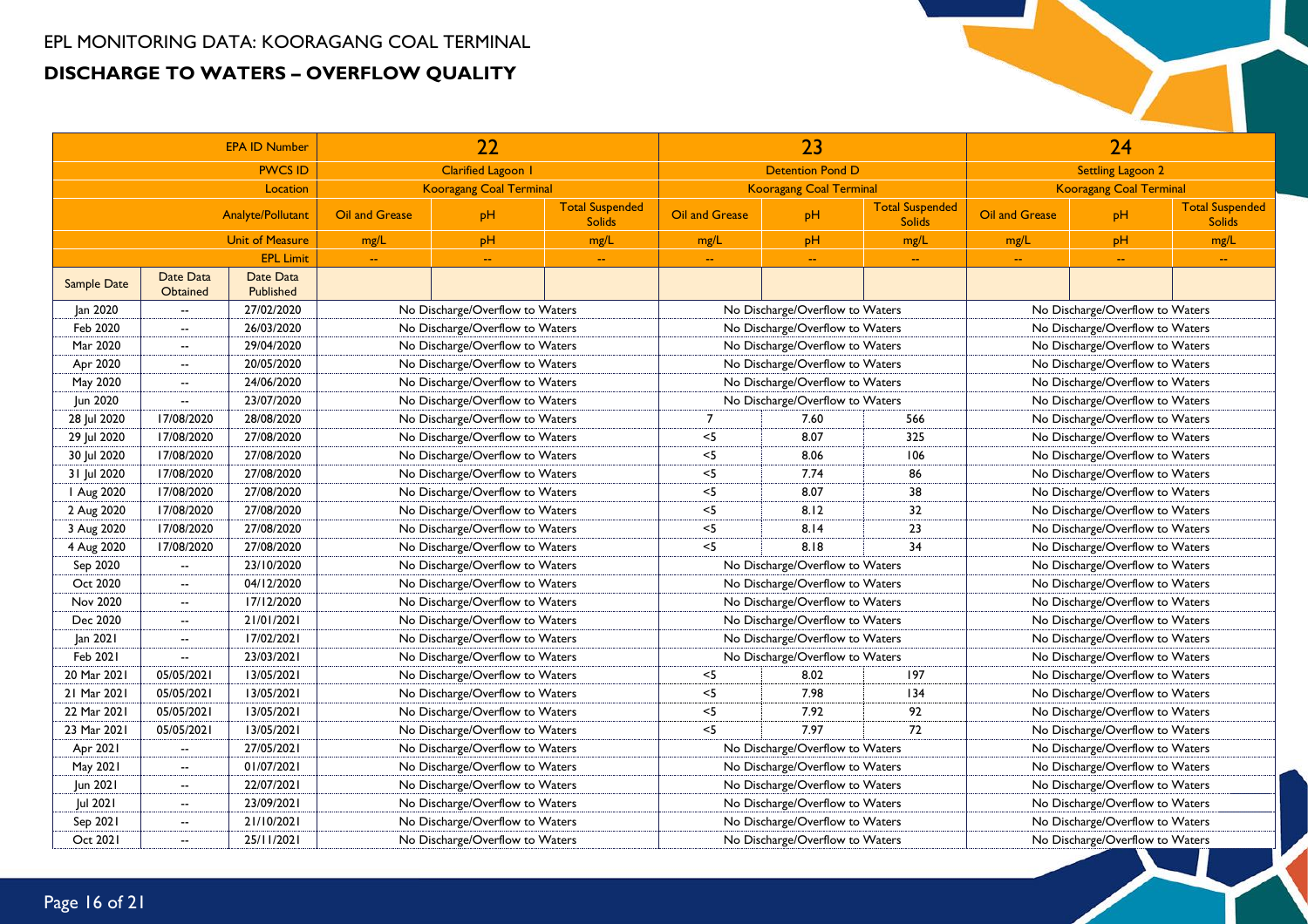|                        |                              | <b>EPA ID Number</b>          |                                 | $\overline{22}$                 |                                         |                                 | 23                              |                                         |                                 | 24                              |                                         |  |
|------------------------|------------------------------|-------------------------------|---------------------------------|---------------------------------|-----------------------------------------|---------------------------------|---------------------------------|-----------------------------------------|---------------------------------|---------------------------------|-----------------------------------------|--|
|                        |                              | <b>PWCS ID</b>                |                                 | Clarified Lagoon 1              |                                         |                                 | <b>Detention Pond D</b>         |                                         |                                 | <b>Settling Lagoon 2</b>        |                                         |  |
| Location               |                              |                               |                                 | <b>Kooragang Coal Terminal</b>  |                                         |                                 | <b>Kooragang Coal Terminal</b>  |                                         |                                 | <b>Kooragang Coal Terminal</b>  |                                         |  |
| Analyte/Pollutant      |                              |                               | Oil and Grease                  | pH                              | <b>Total Suspended</b><br><b>Solids</b> | Oil and Grease                  | pH                              | <b>Total Suspended</b><br><b>Solids</b> | Oil and Grease                  | pH                              | <b>Total Suspended</b><br><b>Solids</b> |  |
| <b>Unit of Measure</b> |                              | mg/L                          | pH                              | mg/L                            | mg/L                                    | pH                              | mg/L                            | mg/L                                    | pH                              | mg/L                            |                                         |  |
| <b>EPL Limit</b>       |                              |                               | $\sim$                          | $\sim$                          | $\sim$                                  | $\overline{\phantom{m}}$        | $\sim$                          | $\sim$                                  | $\sim$ $\sim$                   | $\sim$                          | $\sim$                                  |  |
| Sample Date            | Date Data<br><b>Obtained</b> | Date Data<br><b>Published</b> |                                 |                                 |                                         |                                 |                                 |                                         |                                 |                                 |                                         |  |
| 26 Nov 2021            | 20/12/2021                   | 30/12/2021                    |                                 | No Discharge/Overflow to Waters |                                         | $<$ 5                           | 8.10                            | 137                                     |                                 | No Discharge/Overflow to Waters |                                         |  |
| 27 Nov 2021            | 20/12/2021                   | 30/12/2021                    |                                 | No Discharge/Overflow to Waters |                                         | <5                              | 7.78                            | 135                                     | No Discharge/Overflow to Waters |                                 |                                         |  |
| 28 Nov 2021            | 20/12/2021                   | 30/12/2021                    |                                 | No Discharge/Overflow to Waters |                                         | - <5                            | 7.88                            | 112                                     |                                 | No Discharge/Overflow to Waters |                                         |  |
| 29 Nov 2021            | 20/12/2021                   | 30/12/2021                    |                                 | No Discharge/Overflow to Waters |                                         | $<$ 5                           | 8.16                            | 80                                      |                                 | No Discharge/Overflow to Waters |                                         |  |
| Dec 2021               | $\overline{\phantom{a}}$     | 20/01/2022                    |                                 | No Discharge/Overflow to Waters |                                         |                                 | No Discharge/Overflow to Waters |                                         |                                 | No Discharge/Overflow to Waters |                                         |  |
| Jan 2022               | $\overline{\phantom{a}}$     | 22/02/2022                    | No Discharge/Overflow to Waters |                                 |                                         | No Discharge/Overflow to Waters |                                 |                                         |                                 | No Discharge/Overflow to Waters |                                         |  |
| Feb 2022               | $\overline{\phantom{a}}$     | 31/03/2022                    | No Discharge/Overflow to Waters |                                 |                                         | No Discharge/Overflow to Waters |                                 |                                         |                                 | No Discharge/Overflow to Waters |                                         |  |
| Mar 2022               | $\overline{\phantom{a}}$     |                               |                                 | No Discharge/Overflow to Waters |                                         | No Discharge/Overflow to Waters |                                 |                                         | No Discharge/Overflow to Waters |                                 |                                         |  |

$$
\overline{\phantom{a}}\hspace{-0.1cm}=\hspace{-0.1cm}\sqrt{2}
$$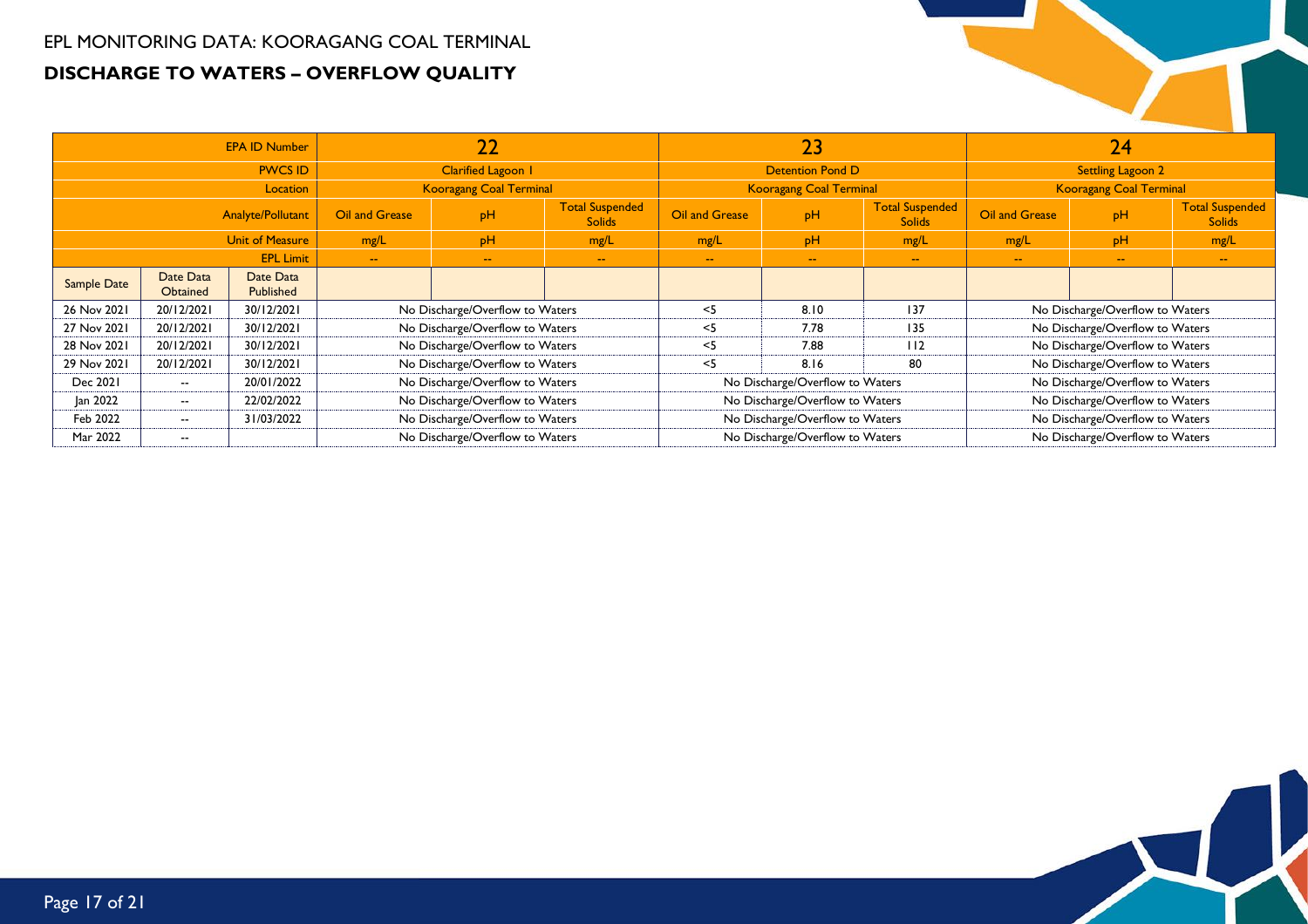| <b>EPA ID Number</b> |                              |                        |                                 | 25                              |               | 26<br><b>EER23 Pump Well</b><br><b>Kooragang Coal Terminal</b><br><b>Total Suspended</b><br><b>Oil and Grease</b><br>pH<br><b>Solids</b><br>pH<br>mg/L<br>mg/L<br>$\sim$ $\sim$<br>$\sim$<br>$\sim$ |                                 |  |                                 |                                 |                                         |  |  |
|----------------------|------------------------------|------------------------|---------------------------------|---------------------------------|---------------|-----------------------------------------------------------------------------------------------------------------------------------------------------------------------------------------------------|---------------------------------|--|---------------------------------|---------------------------------|-----------------------------------------|--|--|
|                      |                              | <b>PWCS ID</b>         |                                 | <b>Clarified Lagoon 2</b>       |               |                                                                                                                                                                                                     |                                 |  |                                 | <b>Detention Pond I</b>         |                                         |  |  |
|                      |                              | Location               |                                 | <b>Kooragang Coal Terminal</b>  |               |                                                                                                                                                                                                     |                                 |  |                                 | <b>Kooragang Coal Terminal</b>  |                                         |  |  |
| Analyte/Pollutant    |                              |                        | <b>Oil and Grease</b>           | pH                              |               |                                                                                                                                                                                                     |                                 |  | <b>Oil and Grease</b>           | pH                              | <b>Total Suspended</b><br><b>Solids</b> |  |  |
|                      |                              | <b>Unit of Measure</b> | mg/L                            | pH                              | mg/L          |                                                                                                                                                                                                     |                                 |  | mg/L                            | pH                              | mg/L                                    |  |  |
| <b>EPL Limit</b>     |                              |                        | $\sim$                          | $\sim$                          | $\sim$ $\sim$ |                                                                                                                                                                                                     |                                 |  | $\mathbf{u}$                    | 44                              | $\sim$ $\sim$                           |  |  |
| <b>Sample Date</b>   | Date Data<br><b>Obtained</b> | Date Data<br>Published |                                 |                                 |               |                                                                                                                                                                                                     |                                 |  |                                 |                                 |                                         |  |  |
| Nov 2020             | $\overline{\phantom{a}}$     | 17/12/2020             |                                 | No Discharge/Overflow to Waters |               |                                                                                                                                                                                                     | No Discharge/Overflow to Waters |  |                                 | No Discharge/Overflow to Waters |                                         |  |  |
| Dec 2020             | $\overline{\phantom{a}}$     | 21/01/2021             |                                 | No Discharge/Overflow to Waters |               |                                                                                                                                                                                                     | No Discharge/Overflow to Waters |  | No Discharge/Overflow to Waters |                                 |                                         |  |  |
| Jan 2021             | $\overline{\phantom{a}}$     | 17/02/2021             | No Discharge/Overflow to Waters |                                 |               |                                                                                                                                                                                                     | No Discharge/Overflow to Waters |  |                                 | No Discharge/Overflow to Waters |                                         |  |  |
| Feb 2021             | $\overline{\phantom{a}}$     | 23/03/2021             | No Discharge/Overflow to Waters |                                 |               |                                                                                                                                                                                                     | No Discharge/Overflow to Waters |  |                                 | No Discharge/Overflow to Waters |                                         |  |  |
| 21 Mar 2021          | 05/05/2021                   | 13/05/2021             |                                 | No Discharge/Overflow to Waters |               |                                                                                                                                                                                                     | No Discharge/Overflow to Waters |  | $<$ 5                           | 7.68                            | 55                                      |  |  |
| Apr 2021             | $\overline{\phantom{a}}$     | 27/05/2021             |                                 | No Discharge/Overflow to Waters |               | No Discharge/Overflow to Waters                                                                                                                                                                     |                                 |  |                                 | No Discharge/Overflow to Waters |                                         |  |  |
| May 2021             | $\overline{\phantom{a}}$     | 01/07/2021             |                                 | No Discharge/Overflow to Waters |               | No Discharge/Overflow to Waters                                                                                                                                                                     |                                 |  |                                 |                                 | No Discharge/Overflow to Waters         |  |  |
| Jun 2021             | $\overline{\phantom{a}}$     | 22/07/2021             |                                 | No Discharge/Overflow to Waters |               |                                                                                                                                                                                                     | No Discharge/Overflow to Waters |  |                                 | No Discharge/Overflow to Waters |                                         |  |  |
| Jul 2021             | $\overline{\phantom{a}}$     | 26/08/2021             |                                 | No Discharge/Overflow to Waters |               |                                                                                                                                                                                                     | No Discharge/Overflow to Waters |  |                                 | No Discharge/Overflow to Waters |                                         |  |  |
| Aug 2021             | $\overline{\phantom{a}}$     | 23/09/2021             |                                 | No Discharge/Overflow to Waters |               |                                                                                                                                                                                                     | No Discharge/Overflow to Waters |  |                                 | No Discharge/Overflow to Waters |                                         |  |  |
| Sep 2021             | $\overline{\phantom{a}}$     | 21/10/2021             |                                 | No Discharge/Overflow to Waters |               |                                                                                                                                                                                                     | No Discharge/Overflow to Waters |  |                                 | No Discharge/Overflow to Waters |                                         |  |  |
| Oct 2021             | $\overline{\phantom{a}}$     | 25/11/2021             |                                 | No Discharge/Overflow to Waters |               |                                                                                                                                                                                                     | No Discharge/Overflow to Waters |  |                                 | No Discharge/Overflow to Waters |                                         |  |  |
| 12 Nov 2021          | 20/12/2021                   | 30/12/2021             |                                 | No Discharge/Overflow to Waters |               |                                                                                                                                                                                                     | No Discharge/Overflow to Waters |  | $<$ 5                           | 7.55                            | $<$ 5                                   |  |  |
| Dec 2021             | $\overline{\phantom{a}}$     | 20/01/2022             |                                 | No Discharge/Overflow to Waters |               |                                                                                                                                                                                                     | No Discharge/Overflow to Waters |  |                                 | No Discharge/Overflow to Waters |                                         |  |  |
| Jan 2022             | $\overline{\phantom{a}}$     | 22/02/2022             |                                 | No Discharge/Overflow to Waters |               | No Discharge/Overflow to Waters                                                                                                                                                                     |                                 |  |                                 |                                 | No Discharge/Overflow to Waters         |  |  |
| Feb 2022             | $\overline{\phantom{a}}$     |                        |                                 | No Discharge/Overflow to Waters |               |                                                                                                                                                                                                     | No Discharge/Overflow to Waters |  |                                 | No Discharge/Overflow to Waters |                                         |  |  |

 $\Box$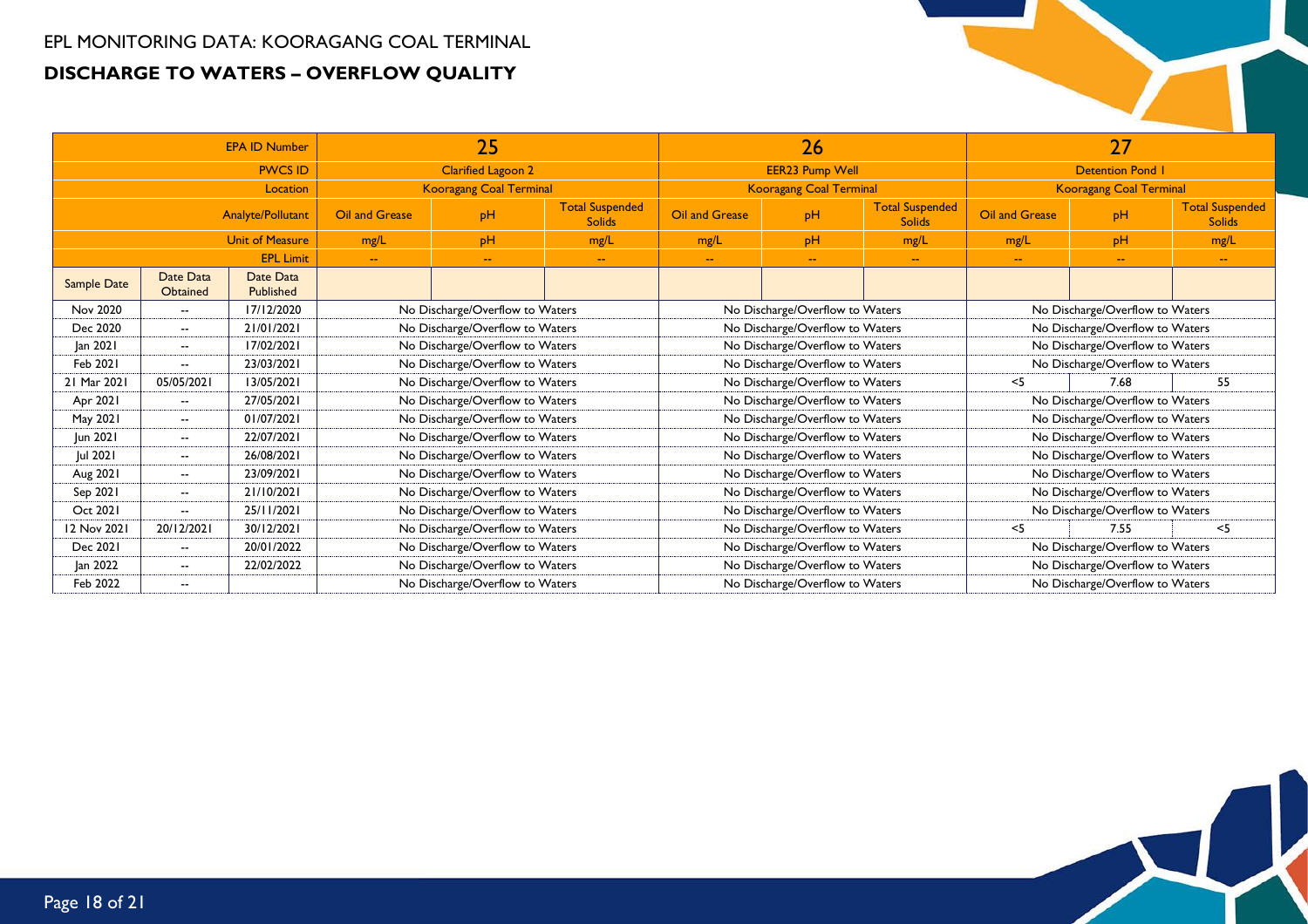|                    |                              | <b>EPA ID Number</b>     |                                 | 28                              |                                         |  |  |  |
|--------------------|------------------------------|--------------------------|---------------------------------|---------------------------------|-----------------------------------------|--|--|--|
|                    |                              | <b>PWCS ID</b>           |                                 | <b>Detention Pond 2</b>         |                                         |  |  |  |
|                    |                              | Location                 |                                 | <b>Kooragang Coal Terminal</b>  |                                         |  |  |  |
|                    |                              | <b>Analyte/Pollutant</b> | Oil and Grease                  | pH                              | <b>Total Suspended</b><br><b>Solids</b> |  |  |  |
|                    |                              | <b>Unit of Measure</b>   | mg/L                            | pН                              | mg/L                                    |  |  |  |
|                    |                              | <b>EPL Limit</b>         |                                 | --                              |                                         |  |  |  |
| <b>Sample Date</b> | Date Data<br><b>Obtained</b> | Date Data<br>Published   |                                 |                                 |                                         |  |  |  |
| Nov 2020           |                              | 17/12/2020               |                                 | No Discharge/Overflow to Waters |                                         |  |  |  |
| Dec 2020           |                              | 21/01/2021               |                                 | No Discharge/Overflow to Waters |                                         |  |  |  |
| Jan 2021           |                              | 17/02/2021               | No Discharge/Overflow to Waters |                                 |                                         |  |  |  |
| Feb 2021           | --                           | 23/03/2021               |                                 | No Discharge/Overflow to Waters |                                         |  |  |  |
| Mar 2021           | --                           | 13/05/2021               |                                 | No Discharge/Overflow to Waters |                                         |  |  |  |
| Apr 2021           |                              | 27/05/2021               |                                 | No Discharge/Overflow to Waters |                                         |  |  |  |
| May 2021           |                              | 01/07/2021               | No Discharge/Overflow to Waters |                                 |                                         |  |  |  |
| Jun 2021           |                              | 22/07/2021               |                                 | No Discharge/Overflow to Waters |                                         |  |  |  |
| Jul 2021           | --                           | 26/08/2021               |                                 | No Discharge/Overflow to Waters |                                         |  |  |  |
| Aug 2021           | --                           | 23/09/2021               |                                 | No Discharge/Overflow to Waters |                                         |  |  |  |
| Sep 2021           | --                           | 21/10/2021               |                                 | No Discharge/Overflow to Waters |                                         |  |  |  |
| Oct 2021           | --                           | 25/11/2021               |                                 | No Discharge/Overflow to Waters |                                         |  |  |  |
| <b>Nov 2021</b>    | --                           | 30/12/2021               |                                 | No Discharge/Overflow to Waters |                                         |  |  |  |
| Dec 2021           |                              | 20/01/2022               |                                 | No Discharge/Overflow to Waters |                                         |  |  |  |
| Jan 2022           |                              | 22/02/2022               | No Discharge/Overflow to Waters |                                 |                                         |  |  |  |
| Feb 2022           | --                           |                          | No Discharge/Overflow to Waters |                                 |                                         |  |  |  |
| Mar 2022           | --                           | 31/04/2022               |                                 | No Discharge/Overflow to Waters |                                         |  |  |  |

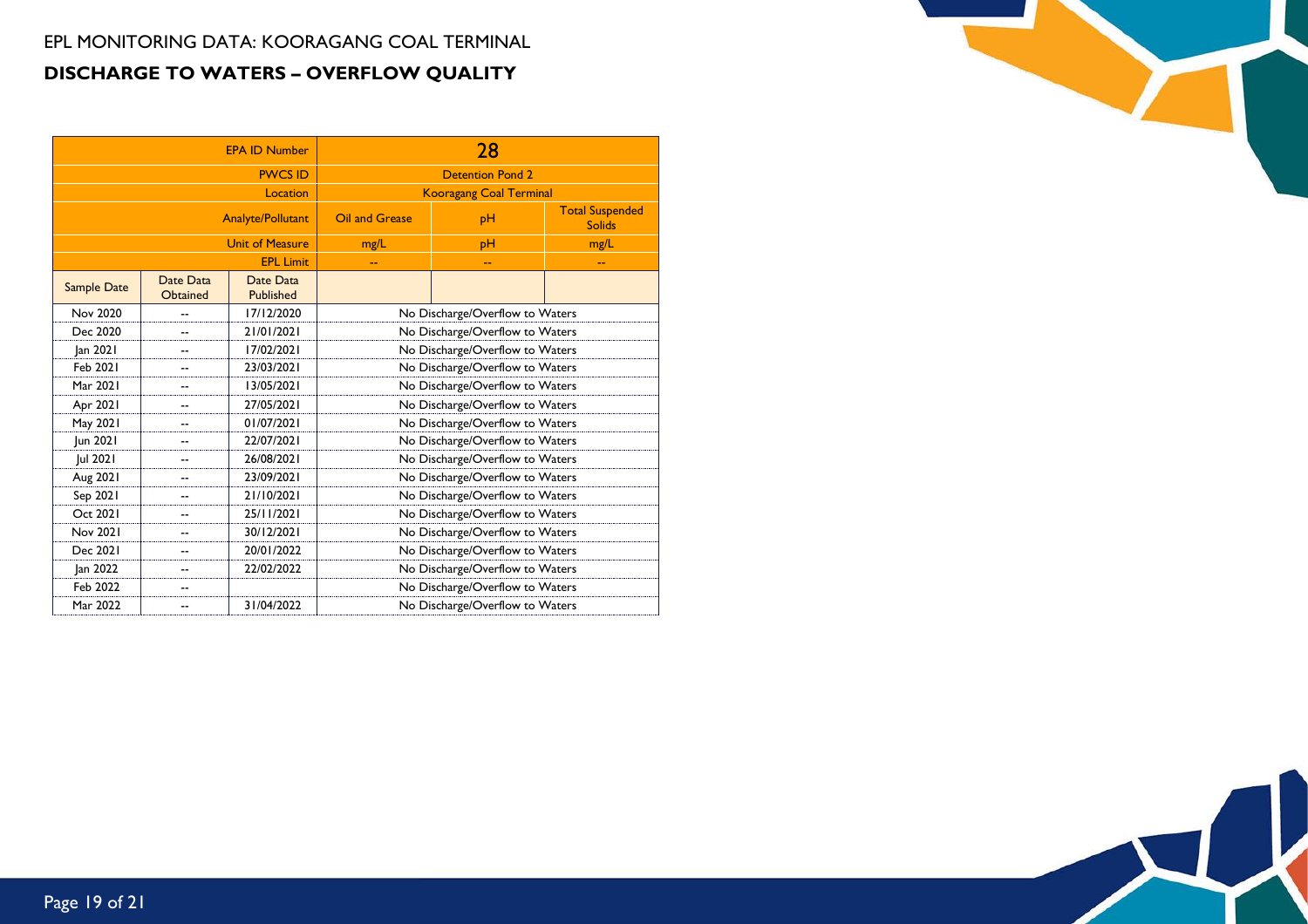#### EPL MONITORING DATA: KOORAGANG COAL TERMINAL **DATA CORRECTION LOG**



# DATA CORRECTION LOG

<span id="page-19-0"></span>

| EPA ID No. | <b>Analyte/ Pollutant</b> | Sample Date | <b>Original Data</b> | <b>Corrected Data</b> | <b>Date Corrected</b> | Date Originally<br>Published | <b>Reason for Correction</b> |
|------------|---------------------------|-------------|----------------------|-----------------------|-----------------------|------------------------------|------------------------------|
|            |                           |             |                      |                       |                       |                              |                              |
|            |                           |             |                      |                       |                       |                              |                              |
|            |                           |             |                      |                       |                       |                              |                              |
|            |                           |             |                      |                       |                       |                              |                              |
|            |                           |             |                      |                       |                       |                              |                              |
|            |                           |             |                      |                       |                       |                              |                              |